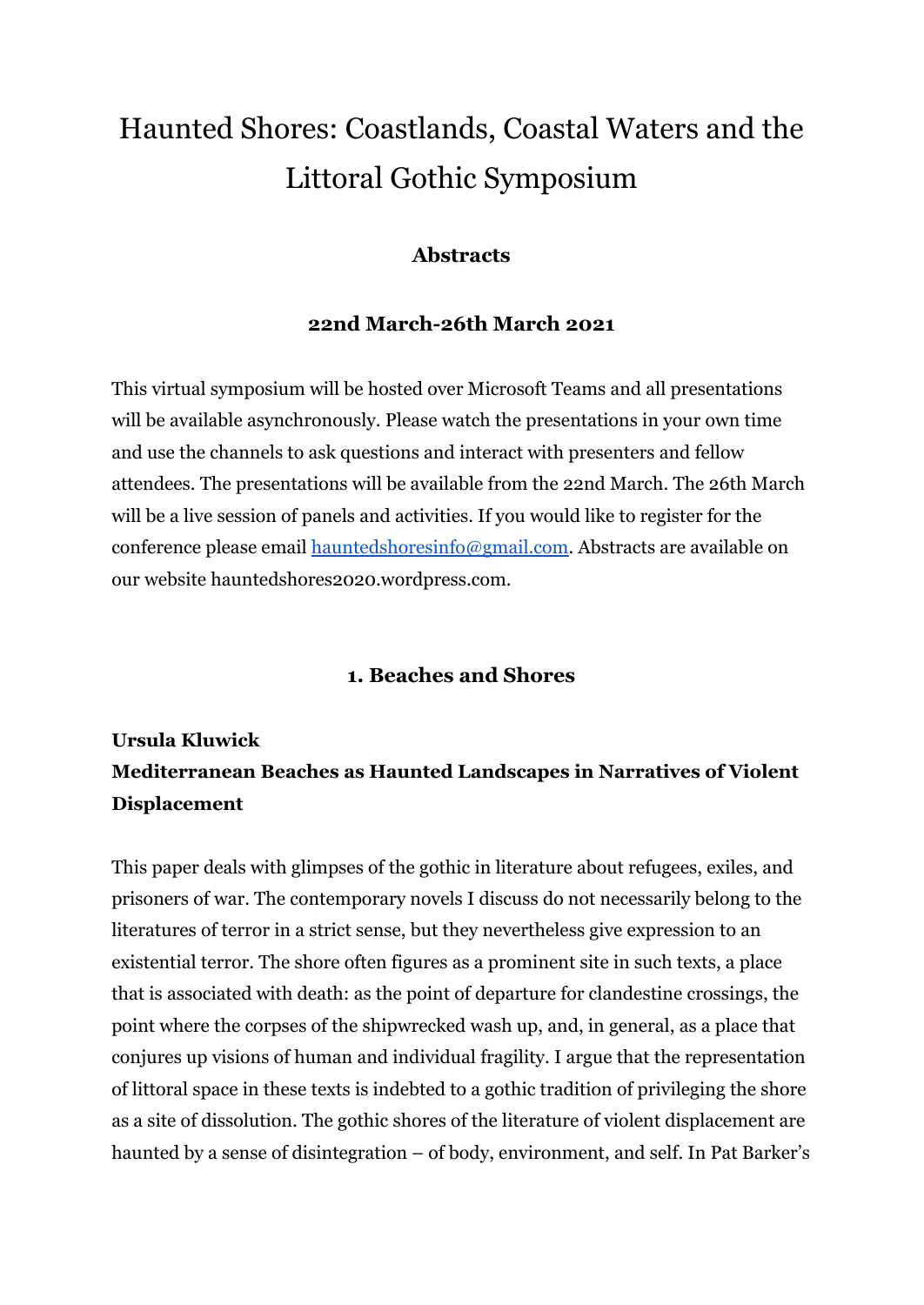*The Silence of the Girls* (2018), for instance, Briseis is enveloped in a sea fog that makes her "invisible even to" herself and that entices her into the waters of the sea where she almost drowns (31); in Mahi Binebine's *Welcome to Paradise* (2003; *Cannibales*, 1999), a young woman's hand appearing from beneath an upturned boat on the beach terrifies her fellow refugees because it comes "out of the ground like a zombie's" (51); and in Margaret Mazzantini's *Morning Sea* (2015; *Mare al mattino*, 2011), a young man living by the sea can no longer eat fish nor can he even enter a Mediterranean Sea that has become an abject grave. My paper explores the legacy of gothic littoral space in such representations of Mediterranean beaches as haunted and haunting landscapes of death.

#### **Rachel M. Friars**

### **"White snakes of sea-foam": Coastal Boundaries and Lesbian Spectrality in Emily M. Danforth's** *Plain Bad Heroines*

This presentation will engage with the symposium theme of "Coastlands, Coastal Waters, and the Littoral Gothic" with an analysis of the neo-Gothic coast in Emily M. Danforth's *Plain Bad Heroines* (2020) and its relationship to the lesbian figure. The queer body's affinity with the Gothic is well known in literary study; however, the neo-Gothic coast and its liminal boundaries provide new ways of thinking through this queer/Gothic relationship.

Set primarily on the boundary between land and sea, *Plain Bad Heroines* casts the coast as a neo-Gothic space of sinister possibility. For the lesbian characters, the sea represents an unfulfilled avenue of escape into the distant 'real' world, where their identities can be fully realized outside of their cursed coastal environment. While the land is the territory of patriarchal power and control, the sea signifies a potential arena of feminine uncontrol. By existing on the physical shores of this boundary, Danforth's characters occupy a tense liminal space; the lesbian body is eternally caught between life and death, past and future, sea and land on the neo-Gothic coast.

This haunting and haunted space where all boundaries are permeable is imbued in Danforth's novel with historical and supernatural significance. The coast is a fraught place of both power, distress, and death, while it also operates as a site of infinite potential and self-discovery. By narrativizing characters and events across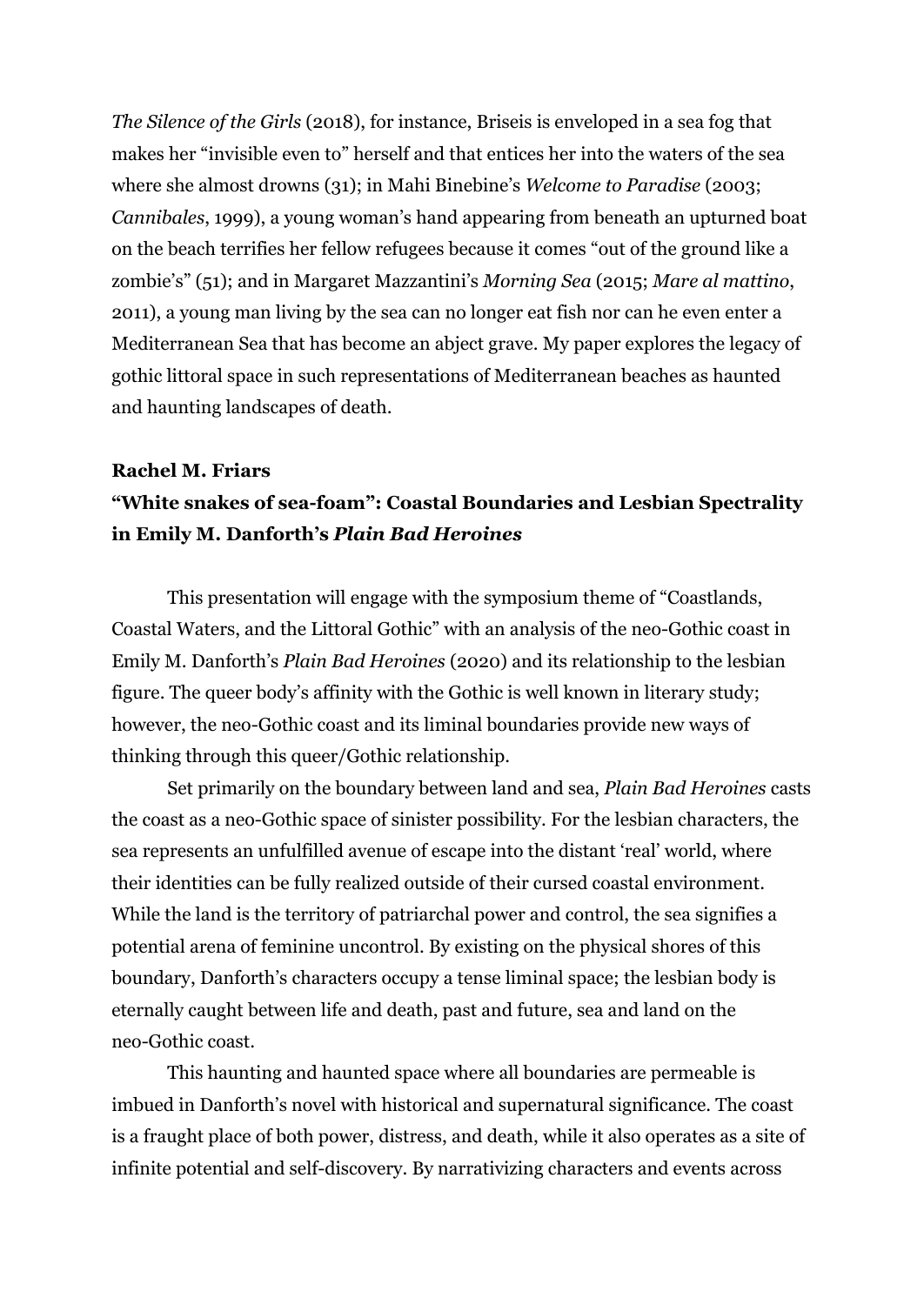modern and historic timelines that are connected by the neo-Gothic coast and its cursed geography, the lesbian body takes on the spectral form that Terry Castle (1993) identifies as typical of the lesbian figure. As the modern lesbian characters are taken in/taken over by their ghostly historical counterparts, the queer body remains tragically confined in this liminal space. Danforth characterizes the neo-Gothic coast as a contaminated space that collapses characters, timelines, and once-solid boundaries, destabilizing lesbian identity within this geographical limbo.

### **Matthew Wynn Sivils The Spectral Shoreline of Henry Beston's** *The Outermost House*

The air was full of sleet, hissing with a strange, terrible, insistent sound on the dead grass, and sand was being whirled up into the air. … The dune bank there was washing away and caving in under the onslaught of the seas, and presently there crumbled out the blackened skeleton of an ancient wreck which the dunes had buried long ago. (87–88)

—Henry Beston, from *The Outermost House*

Published in 1928, Henry Beston's nature writing classic, *The Outermost House*, chronicles the author's year living alone in a small cottage on the shore of present-day Coast Guard Beach in Cape Cod. Marked by a lyrical, hypnotic style, Beston's account portrays a metaphysical, even cosmic, view of the elemental drama of life along the seashore. And—as

revealed in his description of a storm wrenching a derelict ship from a dune—an Ecogothic sensibility permeates this nature writing masterwork:

> As the tide rose this ghost floated and lifted itself free, and then washed south close along the dunes. There was something inconceivably spectral in the sight of this dead hulk thus stirring from its grave and yielding its bones again to the fury of the gale. (88)

From this maritime relic rising from the sand like a corpse from a grave, to the cruel circumstance of a Coast Guard Surfman finding his father's drowned body on the beach (68), Beston's dark vignettes reveal a littoral gothic embedded in the human presence upon the seashore. In this paper I investigate how Beston makes clear that the gothic resides not so much in nature itself, but in mankind's imprint upon the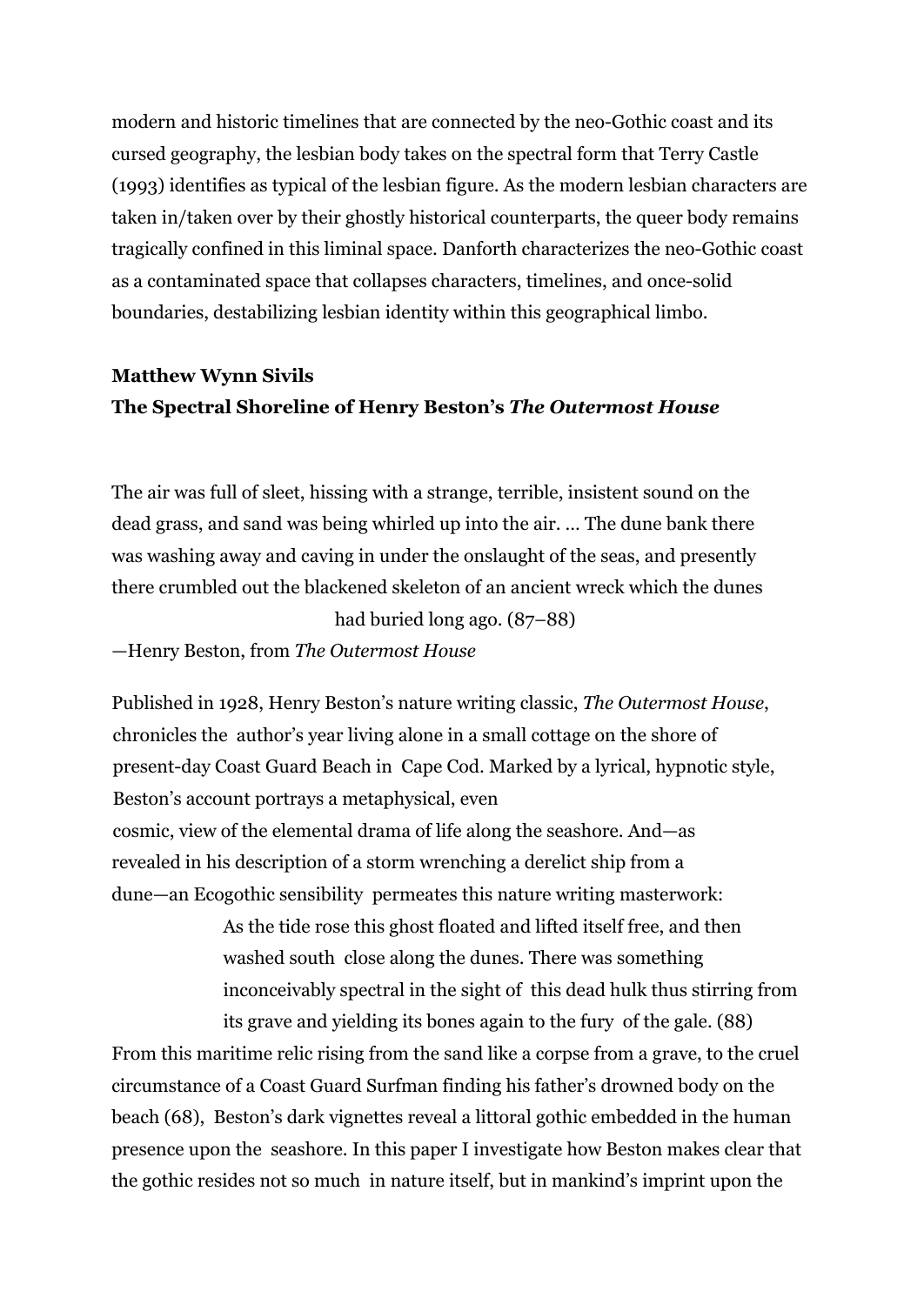beach, reminding us of the ever-present death and decay waiting just beneath the sand. Beston's *The Outermost House* represents an insightful critique of our species' exploitation of the maritime natural world, one unique in the canon of American Gothic literature, giving prescient voice to the environmental anxieties that, in the first half of the twentieth century, were just beginning to emerge.

# **Clare Slack Foulness Island: Scarelore and the Eerie in an Isolated Coastal Landscape**

Foulness Island in Essex is an island designated a site of special scientific interest which contains around 6000 acres of rugged coastal marsh land situated between the river Crouch, the river Roach and the Thames Estuary. It is reachable from the mainland by just a single road and a deadly tidal path known to those locally as the Doomway. Not only is the Doomway surrounded by military debris thanks to a century of military testing on the island, but the land itself has claimed many victims through the ever encroaching tides, echoing the Gothic landscape of Nine Lives Causeway seen in Susan Hill's horror novel, *The Woman in Black.*

It is an island saturated by the eerie and tales of ghosts, smugglers and conspiracies are rife on the island's shores. The island emits a feeling of being haunted by the outside, of otherness and of the unknown to those looking on at the treacherous coast. Did the troubled history of Foulness' past create its eerie reputation and haunted landscape? Or was the eerie reputation created as scarelore by those who didn't want people to visit in the first place? Maybe the very name of Foulness, foulness being a state of obscenity, vulgarity, inhumanity or even filth, created its own eerie history despite a far more ordinary toponymy.

In this presentation I will explore this haunted coastal landscape and examine the scarelore, as well as the very real dangers, that have shaped the Gothic personality of this island throughout history, from  $18<sup>th</sup>$  century smugglers to scientists mysteriously engulfed in flames at the nuclear testing site that calls the island home.

### **Catherine Howe-Evans The Anorexic Logic of the British Seaside**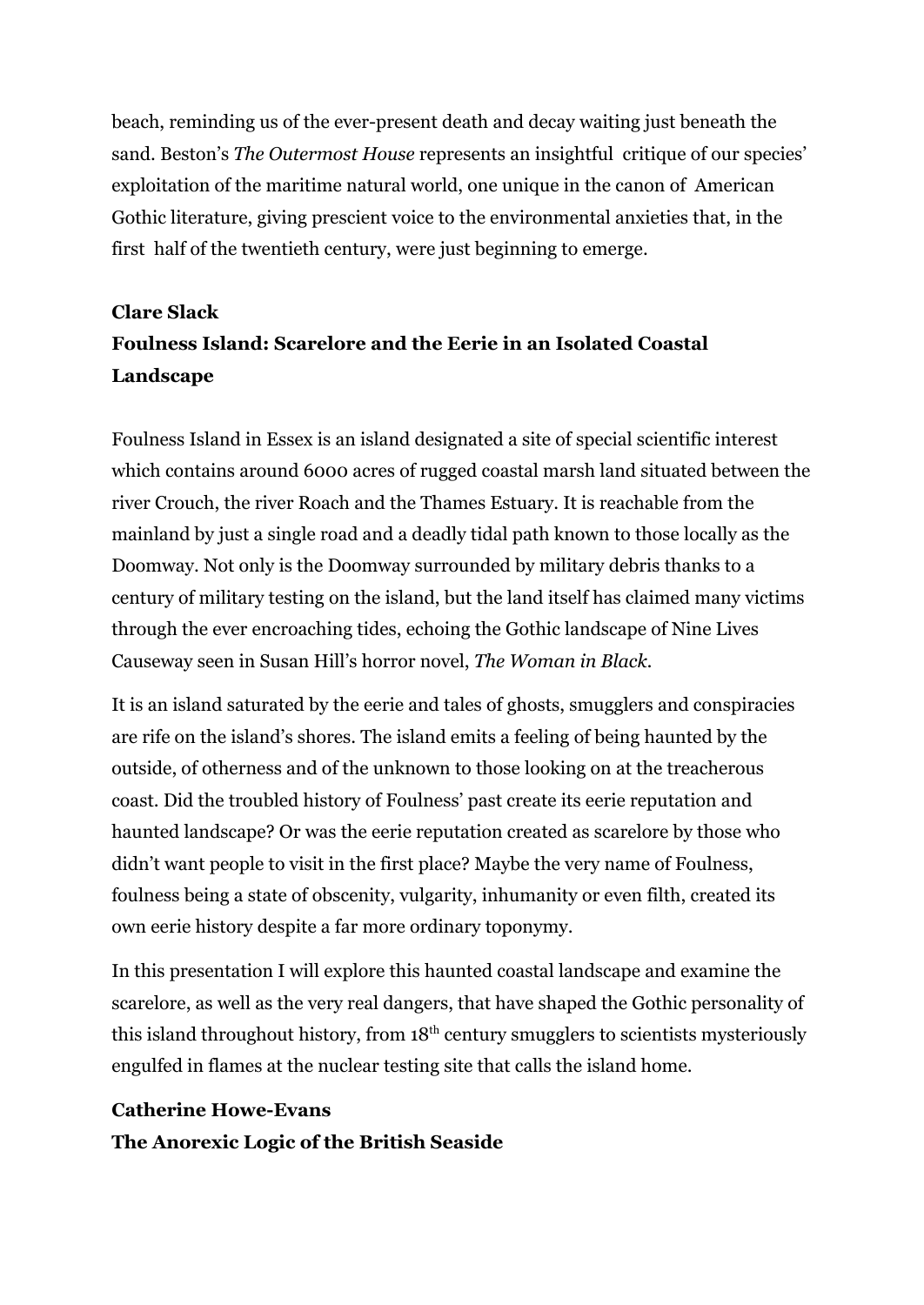With their gaudy bright lights, amusements and sugared doughnuts, British seaside resorts appear to be the antithesis of Gothic locations. Since the 1870s, seaside resorts have offered the promise of clean sea air, colourful entertainment and escapism. In many Victorian home and etiquette books (such as *The Domestic World*), seaside vacations were strongly recommended to middle-class Victorians as essential for maintaining a healthy body and mind.

However, I will argue that there is a darker side to British seaside resorts, in terms of anorexic logic and the female form. Calling upon the work of Anna Silver regarding anorexic logic and Victorian Literature, I argue that during the late Victorian period, seaside resorts and their environmental setting offer a Gothic legacy, which can be seen to this day. With the anorexic logic of Victorian expectations of female bodies, seaside entertainment and seaside food, all is not fun at the fair.

Further to this, I argue that this Victorian experience has created a legacy of the Gothic seaside, which can be seen in the popular postcards of female bodies in various forms of anorexic logic to the grotesque throughout modern history and the societal ideal of the beach body - perhaps the most terror fuelled ideal of all.

#### **Katy Shaw**

# **The Presence of Absence: Missing Children in Littoral Literatures of Contemporary Britain**

Reframing coastal communities as marginal sites of deviance and disruption, in contrast to the picture postcard promenade of popular culture, contemporary fiction utilises the dark side of the seaside to tell us new tales about the lost futures we face today. Focussing on the motif of the missing child in recent writings from Jon McGregor and Sarah Moss, the paper will consider the spectrality of the absence, and the power of presence, in the representation of missing children across contemporary literary coastal sites. Asking what the motif of the missing child tells us about identity and temporality in the contemporary moment, the paper will examine the visibility and agency of the missing child in offering new understandings of nationhood, loss and time.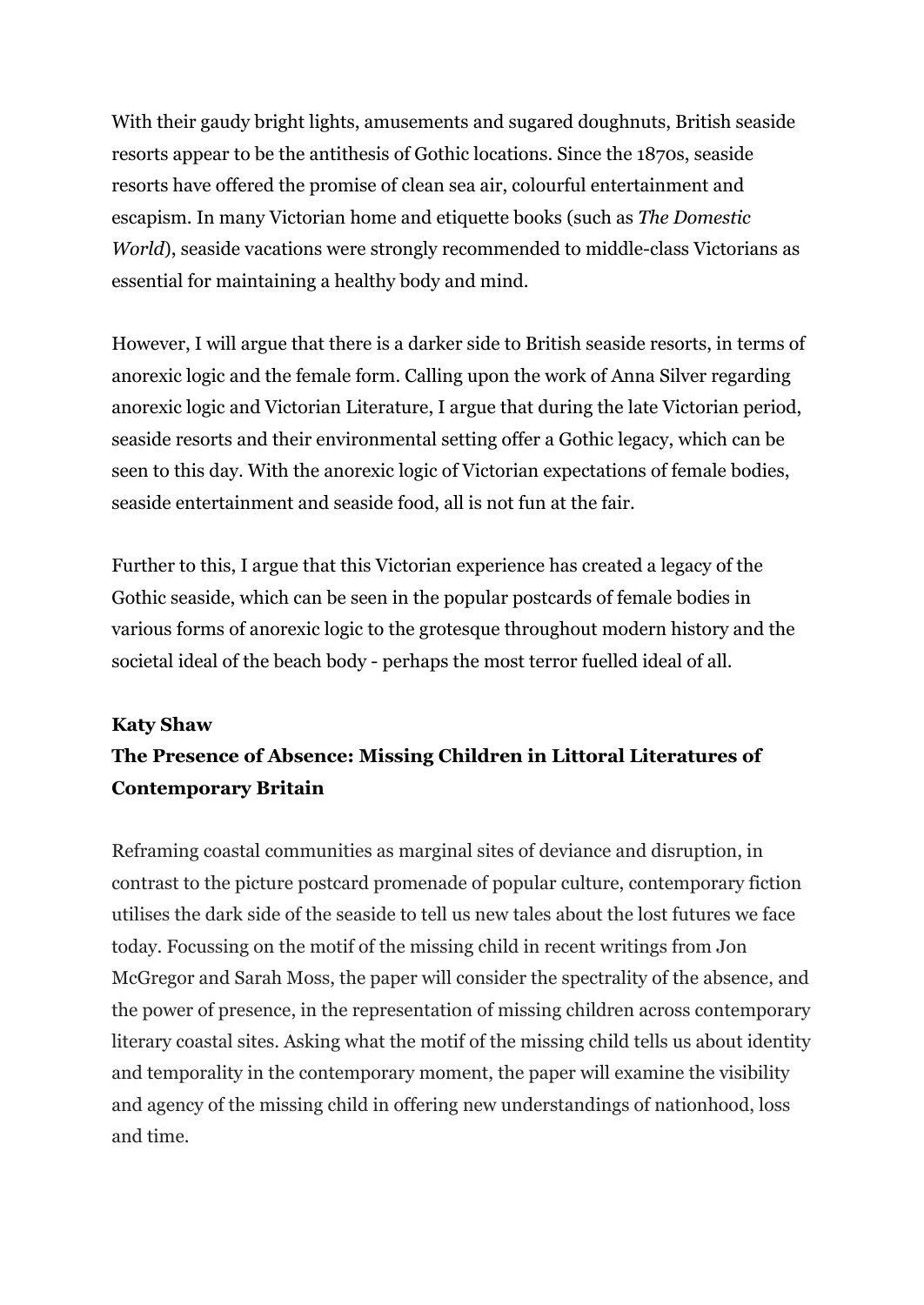The missing child raises questions about the historical traumas of a community and a nation. Creating a profound focus on the power of displacement in the present moment, as well as a reminder of the temporality of trauma that arises from the prospect of a lost future, the missing child has become a powerful platform for mediating grief and loss. The paper will mobilise the contemporary theory and thinking of Mark Fisher and Franco Beradi to interrogate the agency and popularity of this powerfully haunting symbol in contemporary literature. Through a consideration of what and why the spectral dynamic of this presence/absence illuminates - from historical archetypes of female sacrifice, to the realities of time and change, and the ability of the past to erupt at will in the present - it will explore the missing child as a haunting vehicle for the revoicing of histories, for moving power from the margins to the centre, and reorientating conversations about the future of the dis-united kingdom away from cities and towards the seaside in the twenty-first century.

#### **2. The Caribbean**

# **Ellen Howley "the ghostly sound / of waves": Encountering the Past in Derek Walcott's Omeros and "The Schooner Flight"**

St Lucian poet Derek Walcott is a poet of the sea and from the coast of his Caribbean shore, he encounters a past that is marked by the horrors of the transatlantic slave trade. The book-length *Omeros* (1990) and the long narrative poem "The Schooner *Flight*" (1979) are two works which turn to the sea to attempt to understand the lost histories of the Middle Passage, the triangulated journey from Europe to Africa to the Americas.

This paper brings these two Walcott poems into dialogue, with a particular focus on Book III of *Omeros* and section five of "The Schooner *Flight*", where the poems' characters are brought face-to-face with the ghostly presence of their African ancestors. For Achille in *Omeros*, the journey begins on a Caribbean beach and ends on the shores of an African river. The protagonist of "The Schooner *Flight*", Shabine, passes the phantom ships of Admiral Nelson and Admiral Rodney while at sea.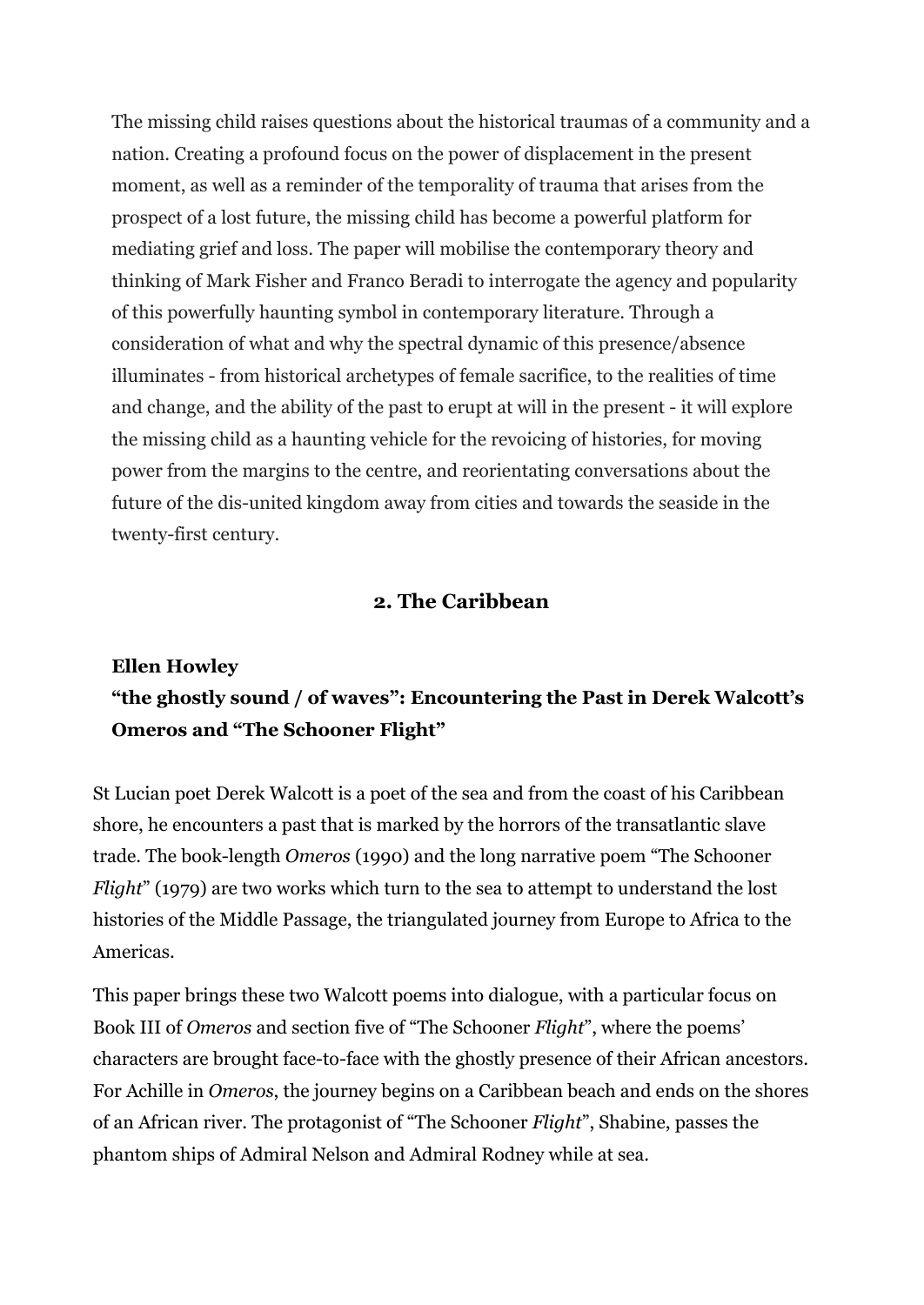These meetings at sea and at shore are compared in this paper. In particular, this work reveals the sea's ability to challenge linear time through the historical and personal memories it holds. In the postcolonial setting of St Lucia, these pasts haunt the island's shores, which, for Walcott, are inextricably linked with the African coastline from whence millions were sold into slavery.

# **Alannah Ari Hernandez A Sea Foam Monster in the Caribbean Sea: Misremembering Rape and Murder in "The Wake" by Lasana Sekou**

Due to its location, the Caribbean is thousands of miles of littoral geography; and due to its colonial and postcolonial histories, it is a locus that is still haunted by its violent, brutalizing, and exploitative plantation past. In his short story, "The Wake," Lasana Sekou –the contemporary author from St. Martin– explores the painful ways in which the centuries-old, colonial violence legacy continues to taint the thought processes and behaviors of some members of Caribbean communities.

"The Wake" shows the sad reality of how internalizing legacy violence makes the abused become the abuser. In the story, the island is haunted by the specter of forgotten historical abuse. It is also branded by trauma, which appears, like footsteps on wet sand, only to disappear when a wave of sea foam washes over them. The wake in the story takes place in Edonia's (protagonist) home which is a locus haunted by the sadness of recent death, the memory of a sea monster and actual ghosts. It is also scarred by a trauma that prevents her from seeing and discerning the real cause of the tragedy her family suffers.

This paper intends to analyze two aspects of the story. The first is Edonia's trauma and her creation of "screen memories," like the sea foam monster, as a defense mechanism that keeps her from visualizing a crime she witnessed as a very young child, when she saw her sister raped and murdered at the beach. She did not understand the crime then and does she remember it now. The second aspect for analysis is the supernatural: the sea foam monster and the ghost, as symbols that veil two painful pasts: the misremembered murder and the island's forgotten plantation history. The protagonist's final interaction with the ghost liberates her from trauma, historical amnesia, and the gothic locus.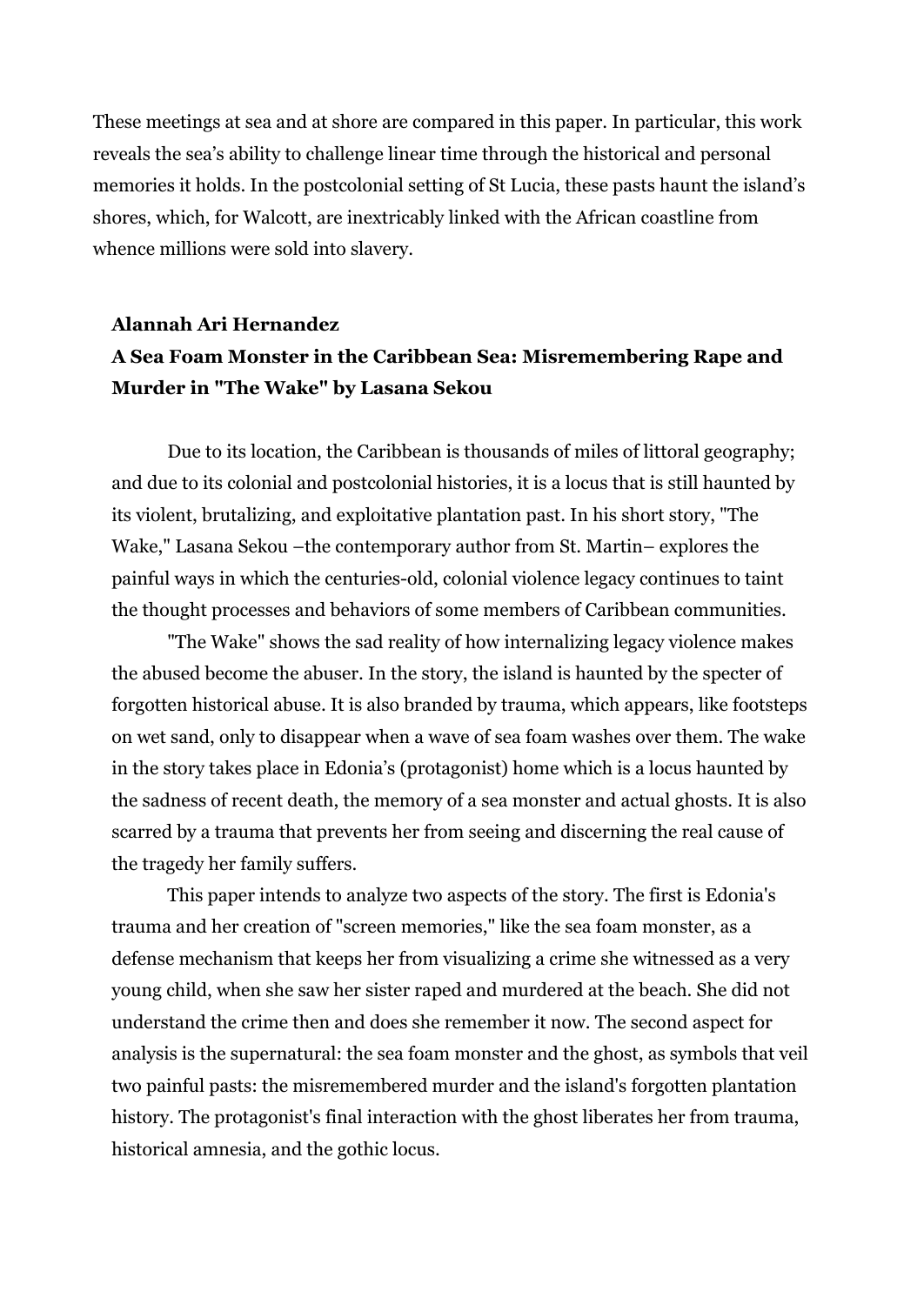### **Giulia Champion Caribbean Coasts and Colonial Ghosts**

In a recent article, Kerstin Oloff and Sharae Deckard theorised Rita Indiana's *La Mucama de Omicunlé* (2015) – translated into English, in 2018, as *Tentacles* – as a piece of New Oceanic Weird Literature: "Indiana's turn to the Oceanic Weird is mediated predominantly via the fiction of H.P. Lovecraft, which teems with fears of deep geological time, natural immanence, and the alterity of both nonhuman life and non-European civilization" (2, 2020). By engaging with Lovecraft's racist and ecophobic legacy, Indiana's speculative work connects the colonial past of the Caribbean with one of ecopocalypse. In her novel, the crystalline waters and white sandy beaches of the region have been transformed into decaying landscapes, challenging the Edenic and picturesque images used to sell these sites to tourists – images which never show the environmental impact of this industry.

Similarly, in this paper I propose a comparative study Rita Indiana's novel with the Victor Halperin's horror movie *White Zombie* (1932). By considering the intertextuality of Euro-American folklore and cultural productions in both works, I first identify how the figure of the zombie and that of environmental catastrophe become ghostly figures of colonialism haunting Caribbean shores, both metaphorically and literally. I then illuminate the use and misuse of Afro-Caribbean deities and myths in Indiana's novel and in Halperin's film, respectively. This is done by identifying the embodiment of American racial and gender anxieties in Halperin's depiction of the zombie figure contrasted to Indiana's representation of the water deity, Yemayá. Finally, I explore how the author's engagement with the Yemayá's character can be understood as depicting a new shore ontology. This approach envisions coastal and littoral environments as more than spaces of mere leisure and vacationing, emphasising the critical role they play in anthropogenic climate change regulation.

#### **Sara Crouch**

### **'The Woman of Colour, A [Gothic] Tale: Liberty, Trauma, and Migration in the Eighteenth-Century Gothic'**

*The Woman of Colour, A Tale* (1808) is a relatively short text that was published anonymously and has subsequently received little critical attention. Ostensibly an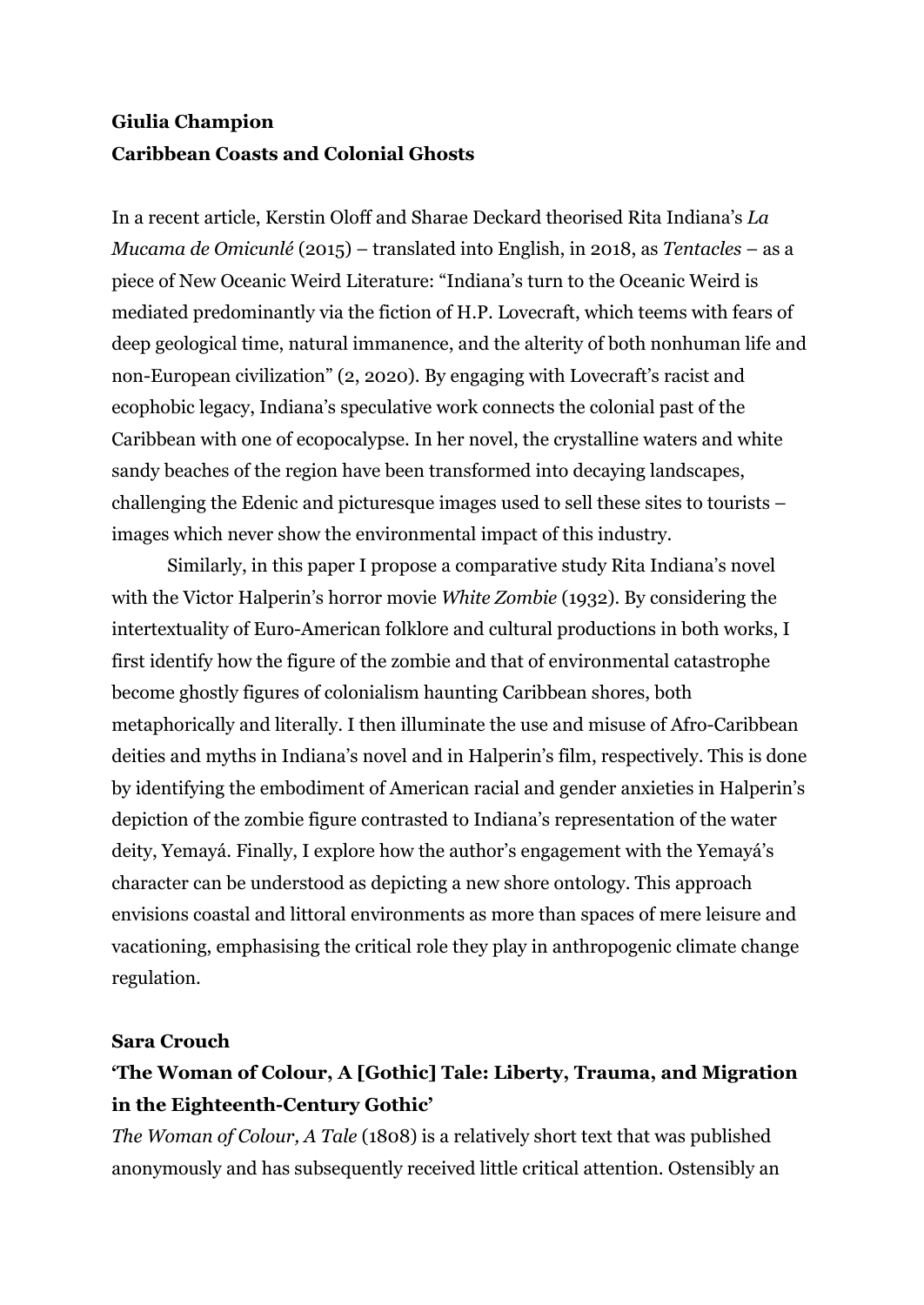heiress novel, it tells the story of the beautiful, single Olivia Fairfield, the mixed-race daughter of a recently deceased Plantocrat, who leaves his entire fortune to his daughter on the condition she return to England and marry her white cousin Augustus. It is these details, namely destructive paternal interference, incestuous marriage plot, and, to borrow George Haggerty's words, the 'nightmare of miscegenation,' (Haggerty, 1998, p.12) that complicate the interpretation of this text as an heiress novel and shift it into gothic territory. The titular use of 'tale' (which at the time was strongly associated with the gothic tradition via precedents such Eliza Parson's 1796 novel *The Mysterious Warning, a German Tale*) further hints at the gothic tension that animates this text. This paper contends that Olivia's forced migration to England, via the Bristol channel, and subsequent sublimation into the world of white sociability and domesticity, expose the limitations of the popular eighteenth-century English values of liberty and freedom. By harnessing the tropes eighteenth-century gothic fiction, this anonymous author carves out space in which a mixed-race woman might be realised as a complete and feeling subject, while exposing the horror, trauma, and haunting of the coastlines that have been indelibly shaped by systems of empire namely, colonial expansion and slavery.

#### **3. Cornwall**

### **Virginia Richter A Grave for Fish: the Haunted Shore in Wyl Menmuir's** *The Many*

The fish that are caught, rarely enough, in an empty and silent ocean in Wyl Menmuir's short novel *The Many* (2016), are either diseased – 'burned … with white lesions down the side of each body … black skin dull and flaked away in patches' – or ghostly – colourless, translucent, 'the outlines of organs visible, shadows in the pale flesh'. The run-down state of the isolated fishing village where the novel is set appears to be caused by an environmental disaster, 'a profusion of biological agents and contaminants' in the sea. However, the ecological dystopia is only the reflection of a deeper malaise, a pervasive sense of entrapment, surveillance, and doom. Disturbing things happen to the novel's protagonist, but it isn't quite clear whether they result from human malice, his own mind, or a supernatural agency. In my paper, I want to explore Menmuir's narrative techniques, especially his use of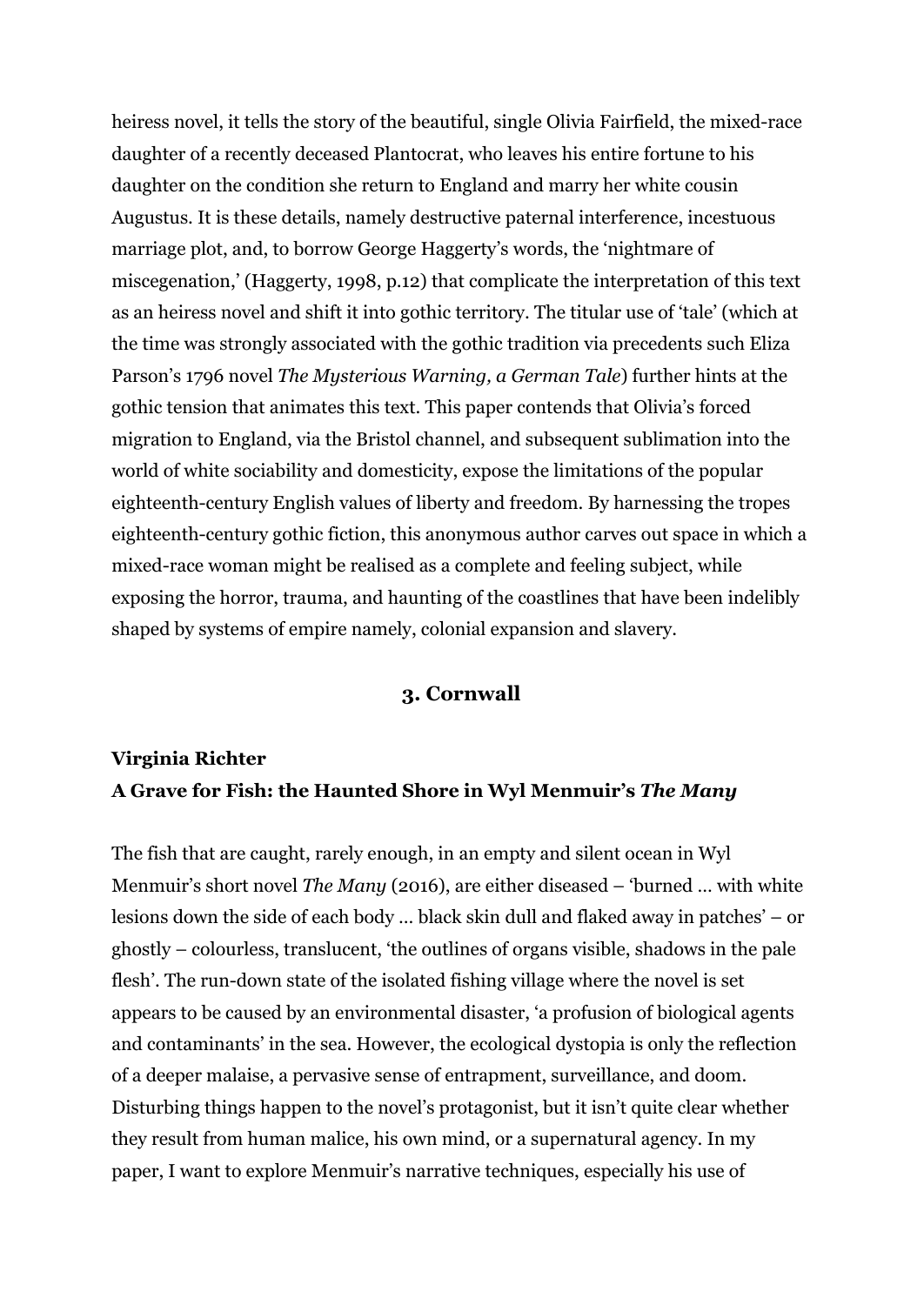focalisation and space, with which he constructs a deeply oppressive and uncanny storyworld. The littoral setting plays a decisive role in the process of disorientation which affects the characters as well as the readers. In a constantly shifting and treacherous environment, sensory perception and memory appear more and more unreliable, until finally the boundaries of personal identity are as much eroded as the very ground beneath the villagers' feet. While never quite abandoning a realist mode, *The Many* questions the soundness of reality.

#### **Beth Howell**

### **"Beyond it lay the ghostly, the intangible:" Tracking the skeleton of the Isles of Scilly's gothic literary legacy in the archipelagic work of Bram Stoker, Thomas Hardy, and Daphne du Maurier**

The sea that stretches between Cornwall and the Isles of Scilly is home to an ocean of ghosts. On calm days, disembodied church bells are said to ring out from the legendary lost land of Lyonesse, an ill-fated terrain believed to have once connected the islands with the mainland. The story of Lyonesse's submersion, supposedly occurring due to its inhabitants' disreputable actions, still featured in travel guides and folklore compilations as late as the 1890s. More tangibly, the Seven Stones, the rocky outcrop marking the spot of the drowned city, bore witness to numerous shipwrecks throughout and beyond the Age of Sail, giving rise to ideas about the island inhabitants as "natural" criminals and deliberate wreckers in an age of fears about global expansion and domestic "degeneration." Accordingly, this paper will focus in on this mysterious stretch of sea between Cornwall and St Marys, the largest of the islands, and examine the ways this archipelago came to haunt the late nineteenth-century Gothic imagination. The "Gothic" tends to be conceived of as something that emerges from the margins, a liminal space where subversive and challenging ideas evolve, yet the skeleton of an island gothic remains hidden and unexplored. In 1975 Scilly was declared an Area of Outstanding Natural Beauty, and tales of shipwreck and sin rarely correlate with Scilly's idyllic tourist-motivated image. Yet prominent fin-de-siècle writers, including Thomas Hardy, Bram Stoker, and Daphne du Maurier, pointedly revisited the islands' Gothic past. With specific emphasis on Stoker's "Buried Treasures" (1875), Hardy's "A Mere Interlude" (1885),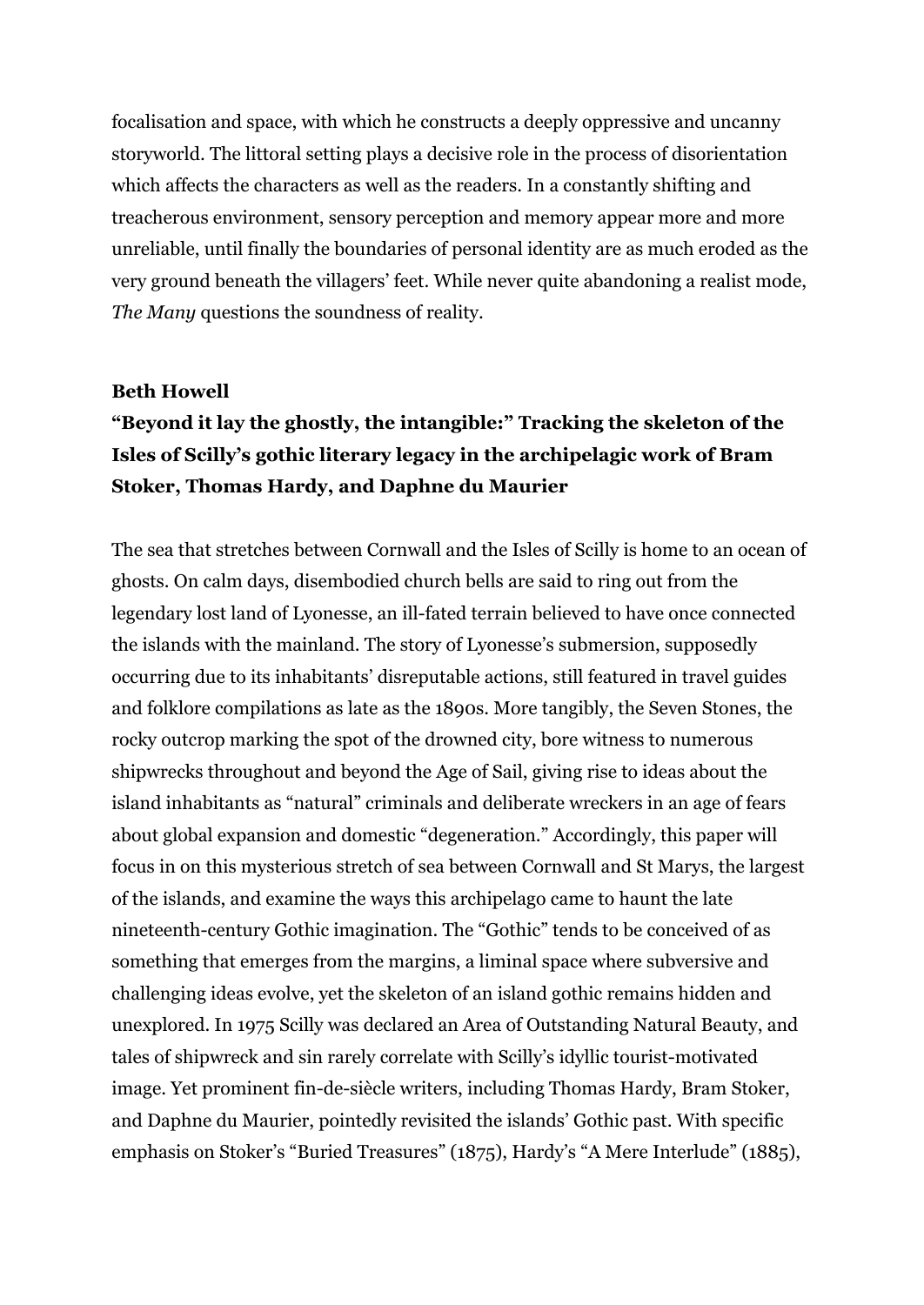and du Maurier's "East Wind," (c.1923), this paper will therefore focus in on these comparatively *forgotten* narratives in order to recalibrate the even less examined story of the Isles of Scilly's gothic literary legacy, and to consider why the ghosts of Lyonesse were eventually laid to rest.

### **Simran Dinghra Cornish Coast as a repository of horror, smuggling and patriarchal clutches: Reading Daphne du Maurier's** *Jamaica Inn*

The imagery of Inn and coasts makes us reminisce vacations and leisurely time spent around the people we like. Contrastingly in gothic writings, coast may represent the dark, sinister and concealed elements in the community. As a plot setting and a building structure, Jamaica Inn is far from the reliable accommodation one would associate an inn with, it invokes a deep sense of alienation and loss of freedom suffered by the protagonist Mary Yellan. The inn serves as a site of oppression, hosts pirates and facilitates smuggling, all of which were reportedly rampant in the nineteenth century Cornwall. Set in the 1820's the novel utilises all the proven elements of a gothic fiction. The protagonist Mary assumes the role of a gothic heroine entrapped by the patriarch, her uncle Joss Merlyn and strange occurrences happen around the town. The only solace is provided by the landscape, the sea, moors which may appear comforting but are just a metaphorical extension of her confinement because she can't escape to her old life in Helford. This research paper attempts to study how the nautical gothic components which were at the core of the era of industrialisation and imperialism have been incorporated in this text. Since its inception the work has been viewed as a romantic novel, a notion the author has always vehemently rejected, this paper aims to shed light on the ideas that are enclosed in the space, nature images, horror, ghostly dreams, which attempt to reveal the woman writer's anxieties in relating to feminist aspirations and consciousness for countering the male domination.

#### **Indu Ohri**

**"Their Friend, The Third Part of their Lives":Reconstructing Lost-at-Sea Narratives in Mary Butts's Ghost Stories**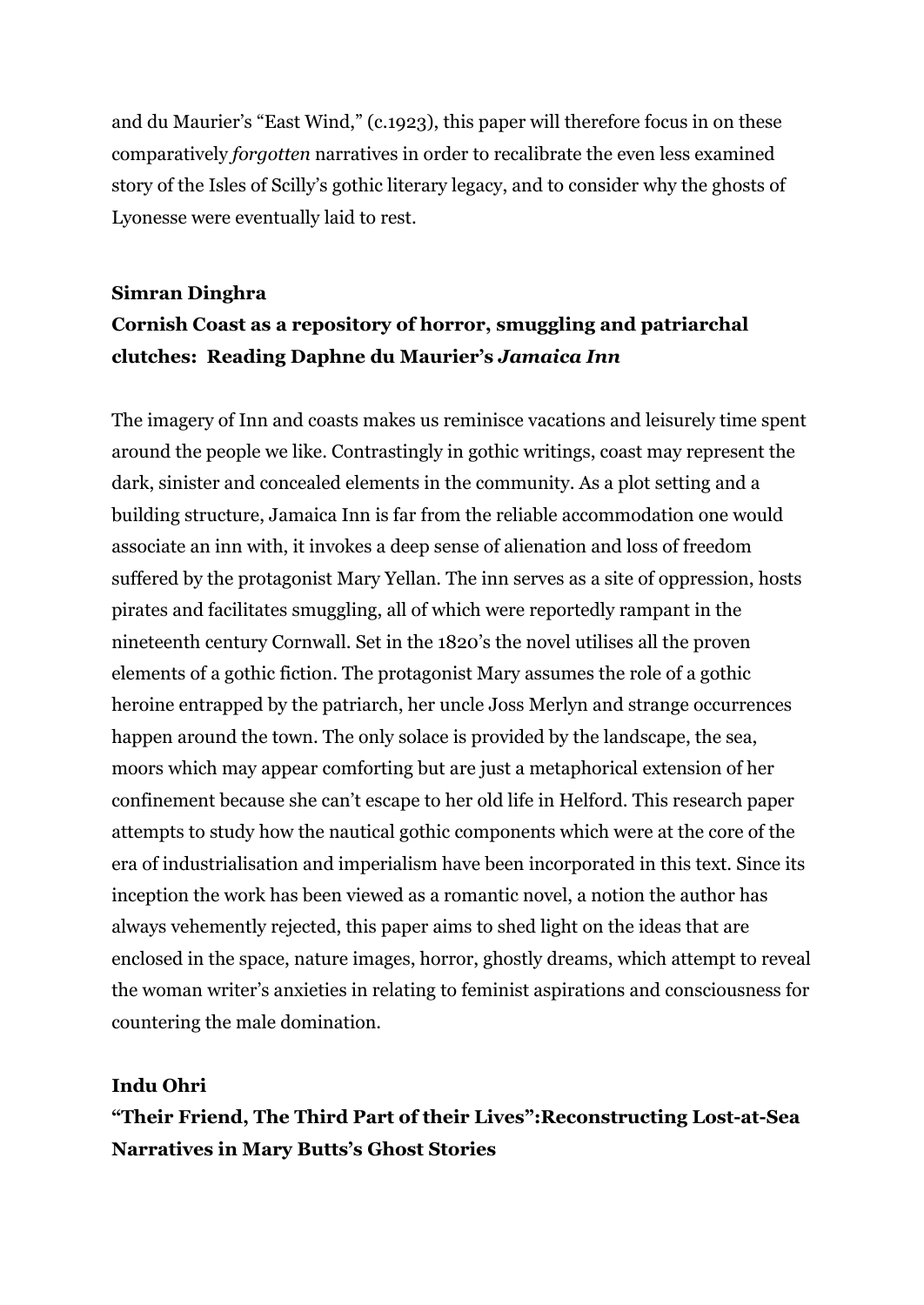Recently, Andrew Radford, David Matless, and Amy Clukey have written about enchantment and its connection to spaces—the countryside of Wessex, the cities of London and Paris, and the seaside settings of Cornwall—in Mary Butts's works. While scholars have looked at her representation of Cornwall as a place infused with magic and ghosts, I want to expand on their studies to consider Butts's portrayal of the ocean. I will specifically examine her short stories "Look Homeward, Angel" (1938) and "The Guest" (1935) and consider the interaction between oceanic imagery, male friendship, and the supernatural. In both stories, Butts portrays a couple named Julian and Cynthia and their differing friendships with the ghostly Fergus and living Archie, respectively. The two sharply contrasting portraits of friendship are explicitly linked to the couple's residence near the Cornish ocean through intertextuality.

In both stories, Butts imbeds numerous intertexts in order to reconstruct and engage with the masculine literary tradition of elegies mourning spectral male friends lost at or traveling by sea. I will examine the couple's friendships with Fergus, Archie, and Campion in terms of this imagery in John Milton's "Lycidas" (1637) and Alfred Tennyson's *In Memoriam* (1850). Butts feminizes this literary tradition by including the figure missing from these poems of male homosocial camaraderie, namely Cynthia. The couple's friendship with Fergus positions Cynthia as an equal and elevates her beyond her subordinate role in marriage; in contrast, Archie's loyalty to his friendship with Julian subjects her to the male gaze and near rape. Butts's foregrounding of Cynthia's presence in both stories serves as a critique of homosocial friendship in male elegies and aligns her works with female-authored maritime tales. I will end with a comparison of Cynthia to Esther Maitland in Louisa Baldwin's naval ghost story "Many Waters Cannot Quench Love"  $(1895).$ 

#### **4. The Long Nineteenth Century**

### **Talitha Slabbert Joseph Conrad's Haunted Seashore**

In 1896, Joseph Conrad published a strange little story, written during his honeymoon, which dealt with murder and madness on the Breton coast. The story,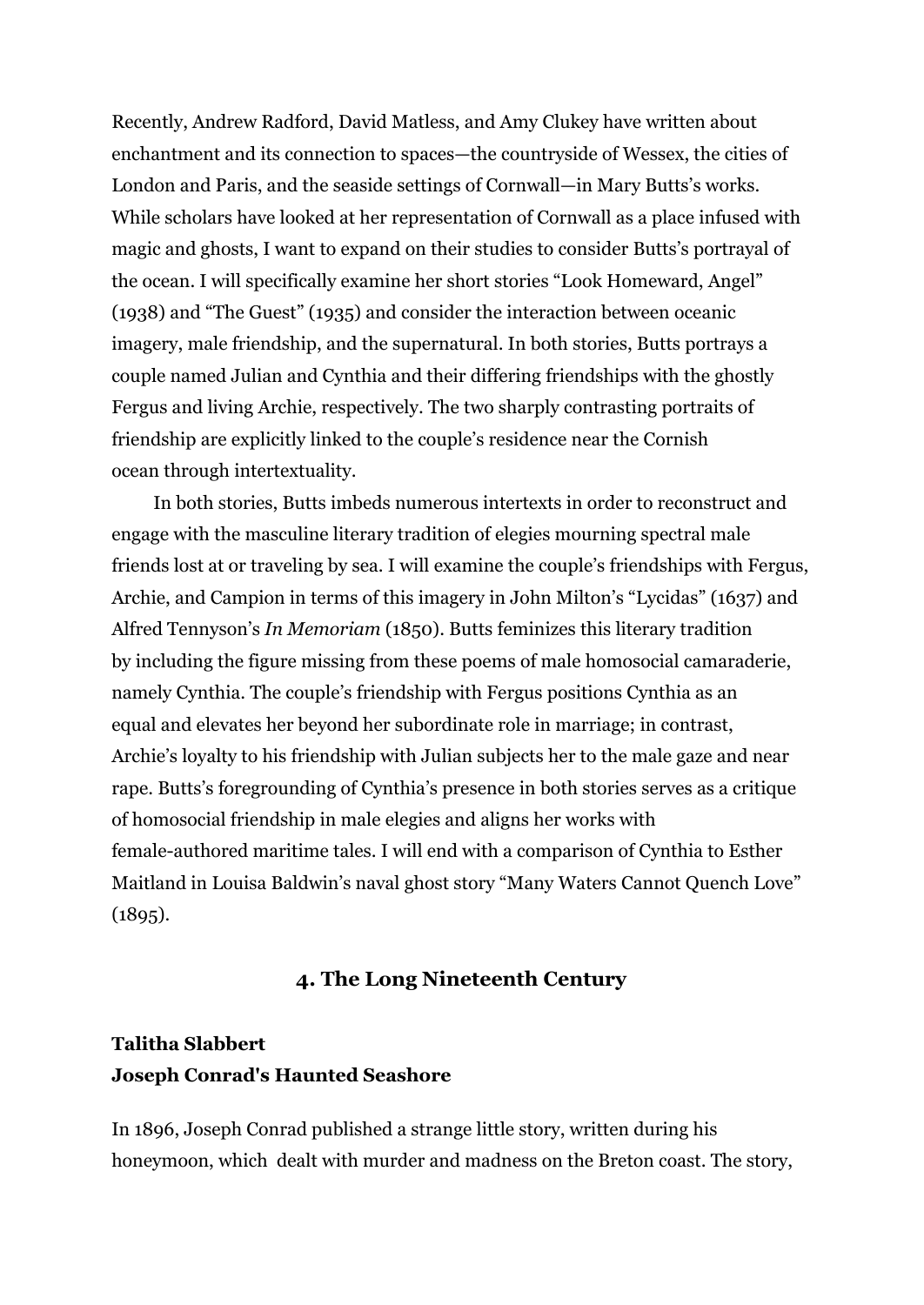named 'The Idiots.' was published in short-lived magazine *The Savoy*, and its editor was the well-known decadent Arthur Symons. Within the issue, the story was followed by a poem by Symons, and then by Aubrey Beardsley's 'The Death of Pierrot.' Symons would later write of Conrad that 'he creates thrilling effects by mere force of suggestion, elusive as some vague mist, full of illusion, of rare magic, which can become poisonous and sorcerous.' And indeed, the Gothic is a pervasive, if subtle feature of Conrad's littoral landscapes. In 'The Idiots,' the climactic tableau is introduced by

The sea-winds coming ashore on Stonecutter's point, fresh from the fierce turmoil of the waves, howled violently at the unmoved heaps of black boulders holding up steadily short-armed, high crosses against the tremendous rush of the invisible.

The rugged landscape holds up 'high crosses' against the threatening onrush of the sea and its winds, like church steeples or like worshippers warding of evil. This suggestive imagery, in which the sea becomes symbolic of that which threatens a religious and social order, is further heightened when Susan, having confessed to her mother that she has murdered her husband, and receiving only condemnation, rushes out to the sea. In this presentation, I will explore the Maritime Gothic in Conrad, paying special attention to the coastline as the meeting place between a haunting sea and a supposedly settled landed order. I contend that the sea constitutes what Virginia Woolf might call 'the skeleton beneath' urban modernity, supporting and constituting the economic system that creates the prosperity and stability of the land: land which remains, nonetheless, haunted by its maritime underpinnings.

### **Amy Ainsworth Alfred Döblin's Nature as Secret in Theodor Storm's Der Schimmelreiter**

By the 1880s, the region of marshy coastline stretching between the Netherlands, Germany and Denmark known as the Wadden Sea should no longer have been a haunted shore, yet it remained a space of myth, superstition and uncertain rationality. Theodor Storm's 1888 novella *Der Schimmelreiter* (*The Rider on the White Horse*) famously dramatises the conflict between progressive, rational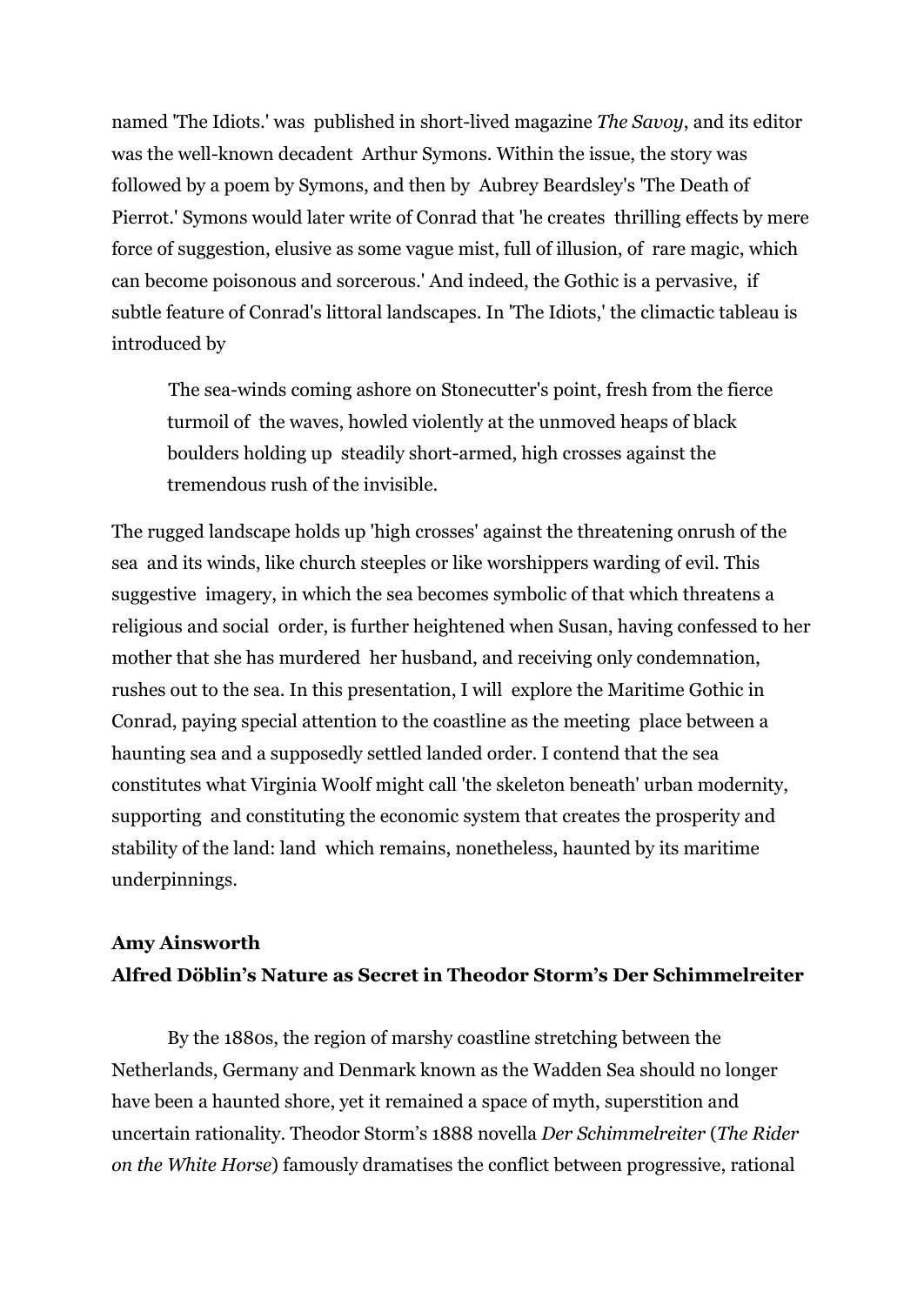enlightenment and the long-held, murky superstitions tied to this wetland region. As liminal spaces, somewhere between land and water, the wetland is a fitting environment for the conflict between rational progress and irrational myth to take place. My paper will argue that the fantastical elements which trouble the main character Hauke, and which prove so disruptive to the progress he hopes to bring about, are reflective of a broader sense in literature and culture of this time of there being something unknowable yet powerful in Nature, despite it being an era of apparent disenchantment.

The watery landscape in *Der Schimmelreiter* appears to embody a kind of unknowable agency which rejects human mastery. In a 1924 essay, Alfred Döblin discusses his crisis with Nature, and his attempts to grapple with what he perceives as its unknowable power. He explores his inability to get to grips with the terrible, secretive power of Nature. My paper will explore the marshy coastline in *Der Schimmelreiter*, considering the various connotations of literary wetlands, with reference to Döblin's ideas on terrible, powerful Nature, to argue that Storm's novella and its portrayal of the gothic coastline are part of a broader grappling with powerful Nature in all its irrationality. *Der Schimmelreiter's* coastline is haunted by myths, superstitions and demons, yet is haunted, too, by a sense of there being *something* present in Nature which eludes us.

#### **Janice Niemann**

### **Wood's Shores and Genres: Subversive Settings in Ellen Wood's The Red Court Farm**

*The Red Court Farm* (1868) is not Ellen Wood's best novel. Its disparate plotlines, including a train crash, a lace smuggling operation, and a haunted beachside cliff, are haphazardly connected, an neither the novel's Gothic elements nor its sensational elements play out as expected. Significantly, though, Half-moon beach (the novel's haunted shoreline plateau next to the Thornycrofts' Red Court Farm) facilitates both of Wood's genre breaks—Half-moon's ghost turns out to be an intentionally started rumour, and the lace smugglers decide to end their involvement in smuggling before they are caught. Subverting generic expectations set up by Wood's Gothic ghost and her sensational smugglers, Half-moon is notable as the setting for both anticlimactic conclusions.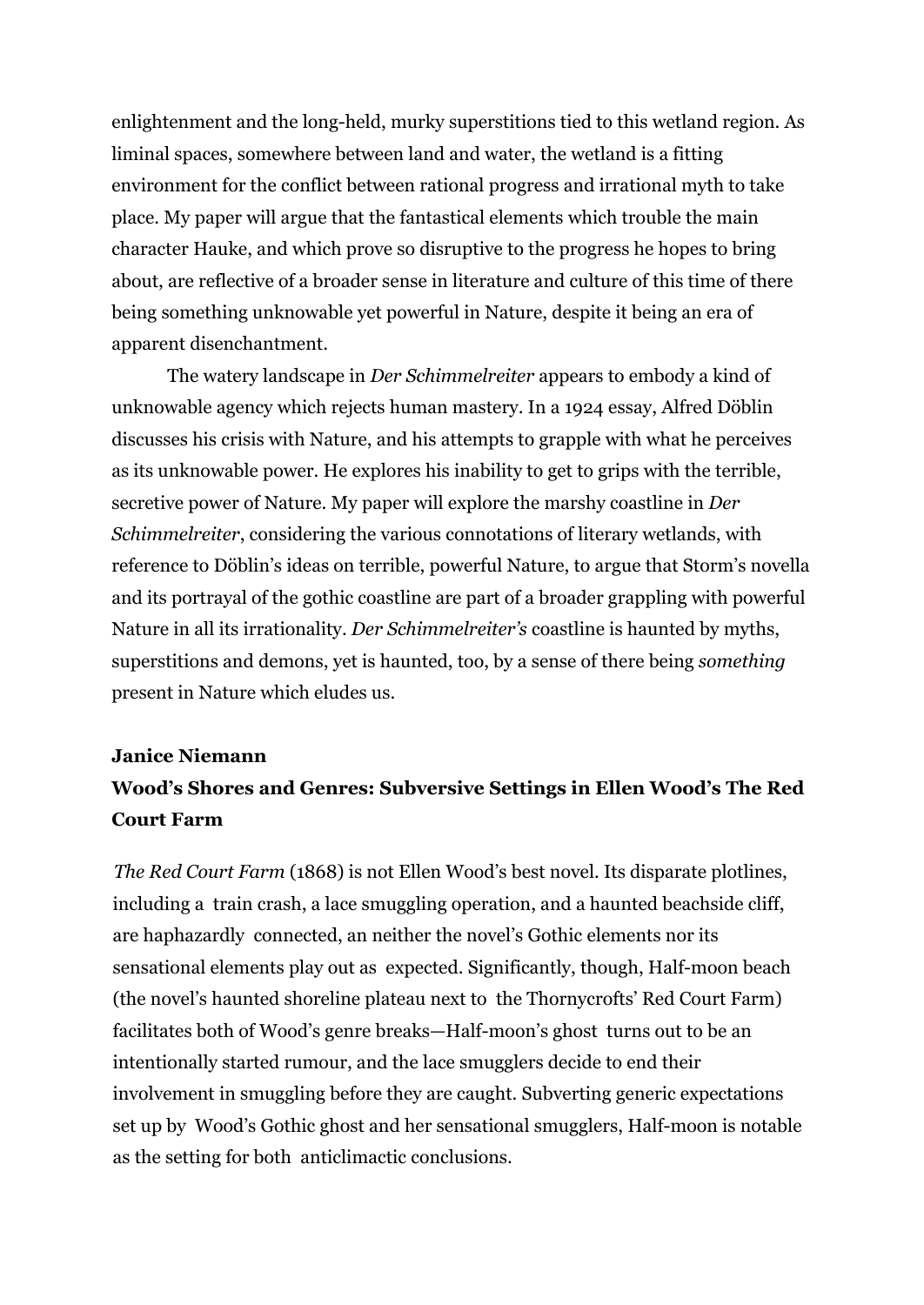Responding to Freed-Thall and Zhang's 2018 comment that literary setting "remain[s] largely unexplored" (*Modernism/modernity*) and MacNeill Miller's note in *Victorian Studies* (vol. 62, no. 2, 2020) that setting is "notoriously understudied" (249), I argue that *The Red Court Farm*

relies on landscape settings to subvert generic conventions. Because of Half-moon's liminal status between private and public property (for all intents and purposes in the novel, it is a part of Red Court Farm), it does not carry with it a distinct set of social rules, making it a particularly well-suited setting for transgression. While Wood uses landscape settings as similar sites of generic subversion in *St. Martin's Eve* (1866) and *Anne Hereford* (1868), *The Red Court Farm* demonstrates a new level of subversive landscape by having the novel's Gothic and sensational plots, plots that we would expect to have exciting conclusions, amount to nothing. The novel's tidy denouement, where the Thornycrofts all find their happy endings, is significant for its mundanity—Half-moon, the setting that planted the seeds of Gothicism and sensationalism, ultimately undermined *The Red Court Farm*'s performance of both genres. I argue Wood's consistent use of liminal landscape settings to subvert generic conventions speaks to a larger understudied trope of landscape settings as transgressive spaces in Victorian novels.

### **Jordan Welsh Nautical Tragedies: Coleridge's "Mariner" and Hopkins' "Wreck"**

In 1918, a strange and unusual poem was published in the collected works of a relatively unknown poet who had died over forty years earlier. The poem entitled "The Wreck of Deutschland" had previously been rejected for publication in a Jesuit magazine by a relative of the Romantic poet Samuel Taylor Coleridge (whose own nautical poem "The Rime of the Ancient Mariner" had caused confusion and criticism).

While Michael Raiger and Patricia M. Ball have talked about the connections between Coleridge and Hopkins, less attention has been given to establishing extensive connections between both their lives and poetry. This paper explores and compares the representation of disasters at sea in Coleridge's "The Rime of the Ancient Mariner" [1798] and Hopkins' "The Wreck of Deutschland" [1876]. It will consider how both poems take their influence from real life accounts but also include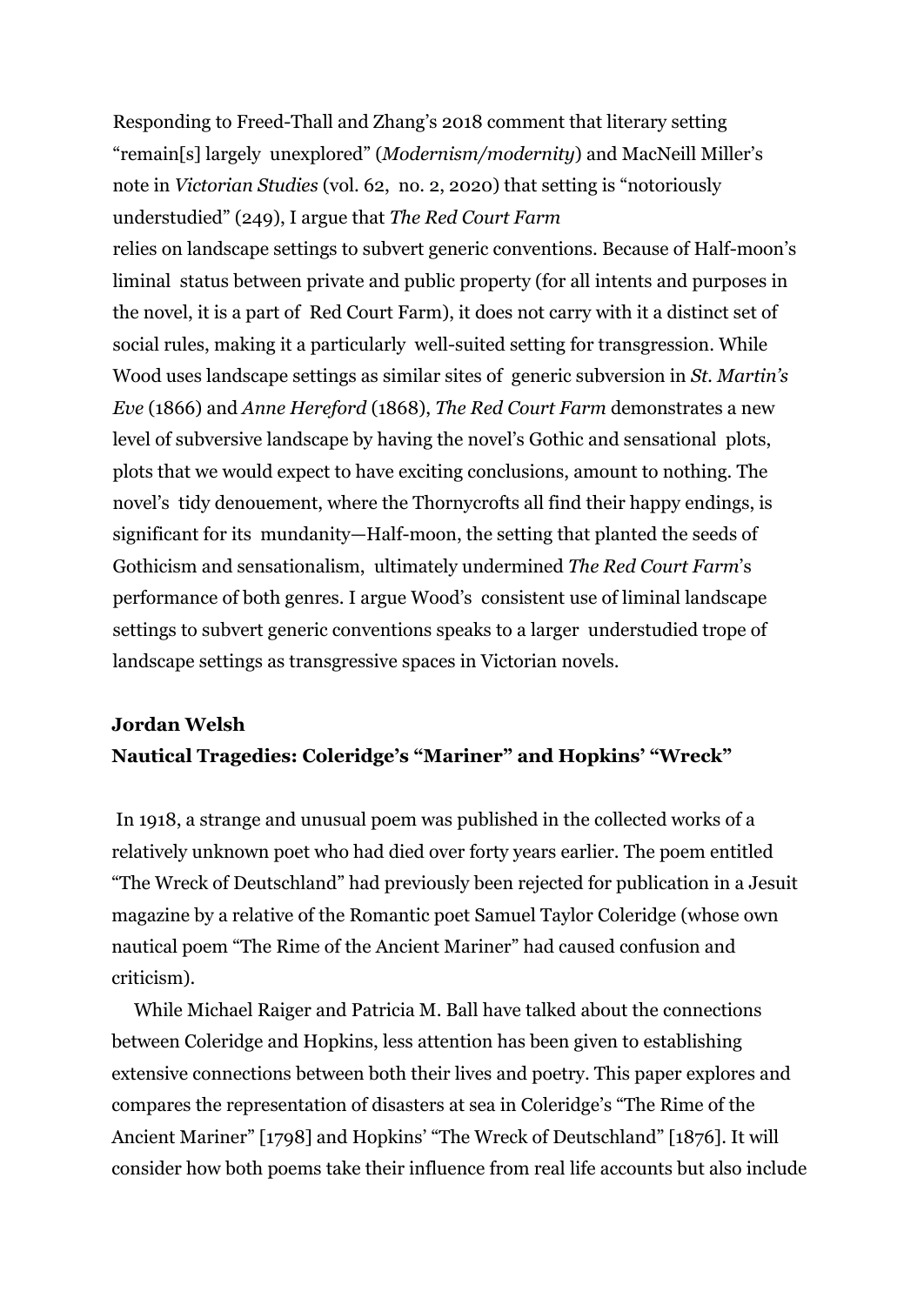the poet's own exploration on the themes of redemption, hope, religion and faith. The poems represent an awareness of the dangers of the sea and the risk posed to vessels, highlighting the ongoing fascination with travel and nature. I argue that we see a reimagining of what poetry can mean, in which there is no separation between the power of nature and the mystical effects of a benevolent force or deity. Through the use of the nautical settings, I will demonstrate that both Coleridge and Hopkins are exploring the concepts of the gothic, supernatural and the non-human in order to comment on empire, national identity and alienation.

#### **5. The Non-Human**

# **Charles Paxton Sea serpents and giant gooseberries: the changing reality of sea monsters in the 19th century**

Throughout the 19th century there was abundant eyewitness testimony of sea serpents. In addition, more large marine animals were described by scientists in the period 1830 - 1870 than at any time before or since. Despite this, there was an increasing scepticism as to the existence of the great sea serpent. My talk will explore chronological patterns in the rate of animal discovery, the amount of eyewitness testimony and media coverage of sea serpents in the 19th century and seek to find reasons for the observed changes.

#### **Lucy Arnold**

# **'Beaches of Bones: Non-Human Hauntings and Littoral Legacies of Animal Cruelty in Michelle Paver's Dark Matter'**

In his book *The Last Imaginary Place: A Human History of the Arctic World,* Robert McGhee describes what he terms 'the rape of Spitzbergen', a four-century long process in which the native species of the Svalbard archipelago were slaughtered for profit and sport by non-indigenous hunters, trappers and traders.<sup>1</sup> This exploitation of the non-human life which populated the arctic coast was not only

<sup>1</sup> Robert McGhee, *The Last Imaginary Place: A Human History of the Arctic World* (Oxford: Oxford University Press, 2008), pp. 173-189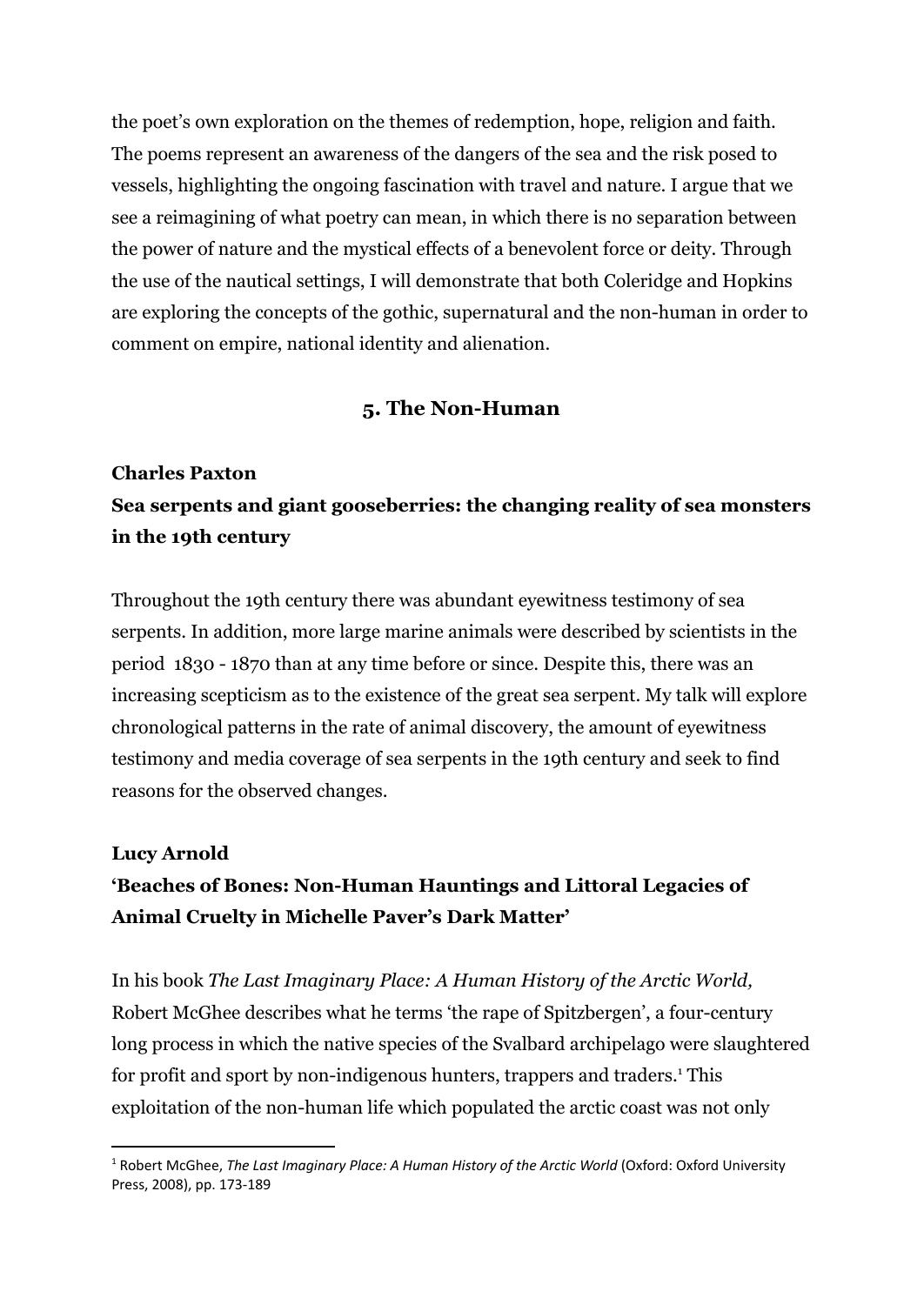significant economically but was characterised by a sadism and excess which still haunts these landscapes. McGhee recalls visiting the sites of walrus kills in Spitzbergen, and speaks of 'carpets' and 'drifts' of walrus bones, seemingly impervious to decay.<sup>2</sup>

It is Spitzbergen, 'so far north that "dead things" last for years',<sup>3</sup> which Michelle Paver selects as the setting for her neo-thirties novel *Dark Matter*, a work which ostensibly gothicises the 'Boys Own Adventure' genre in its narrative of Arctic exploration thwarted by supernatural intervention*.* In this paper I understand the haunting presence at the heart of the novel to exceed any straightforwardly human post-mortem status, instead marking the insistent remains of the historical slaughter McGhee details. Shifting the critical focus away from the human protagonists, in this reading I recognise the significance of the animal in Paver's work, and its status within this littoral landscape defined by non-human suffering and death. Through an analysis of Paver's repeated return to the space of the shoreline as the arena for gratuitous acts of animal cruelty, I read *Dark Matter* as an eco-gothic work which prompts an acknowledgement of the continued resonance of the historical acts of sustained, extreme and sadistic colonial violence practiced against the non-human inhabitants of the Spitsbergen coastline. In doing so, I demonstrate how Paver's use of the gothic mode positions the suffering and deaths of animals both as constitutive of these shoreline spaces and as meriting sustained ethical attention.

#### **Juliana Amir**

### **Conscious and Unconscious Fears: the ecogothic, the nonhuman, and the shore**

Peering into Slavic folklore, stories of Rusalki showcase curious binaries of human to non-human and of the natural world to the supernatural. These binaries sculpt much of our most haunting folklore, but spirits from the water are often confined to that realm. The shore is the line between worlds. The place of safety. What happens when all of the terror and wonder shimmering off coast suddenly is ashore? In his famous poem "Rusalka" Alexander Pushkin describes this entity of the water as "white as first snow of the highlands, / Light-footed as nocturnal shade / There comes ashore and sits in silence…"(20-23). Entwined in natural surroundings, something

<sup>2</sup> McGhee, p. 189.

<sup>3</sup> Michelle Paver, *Dark Matter* (London: Orion, 2010), p. 39.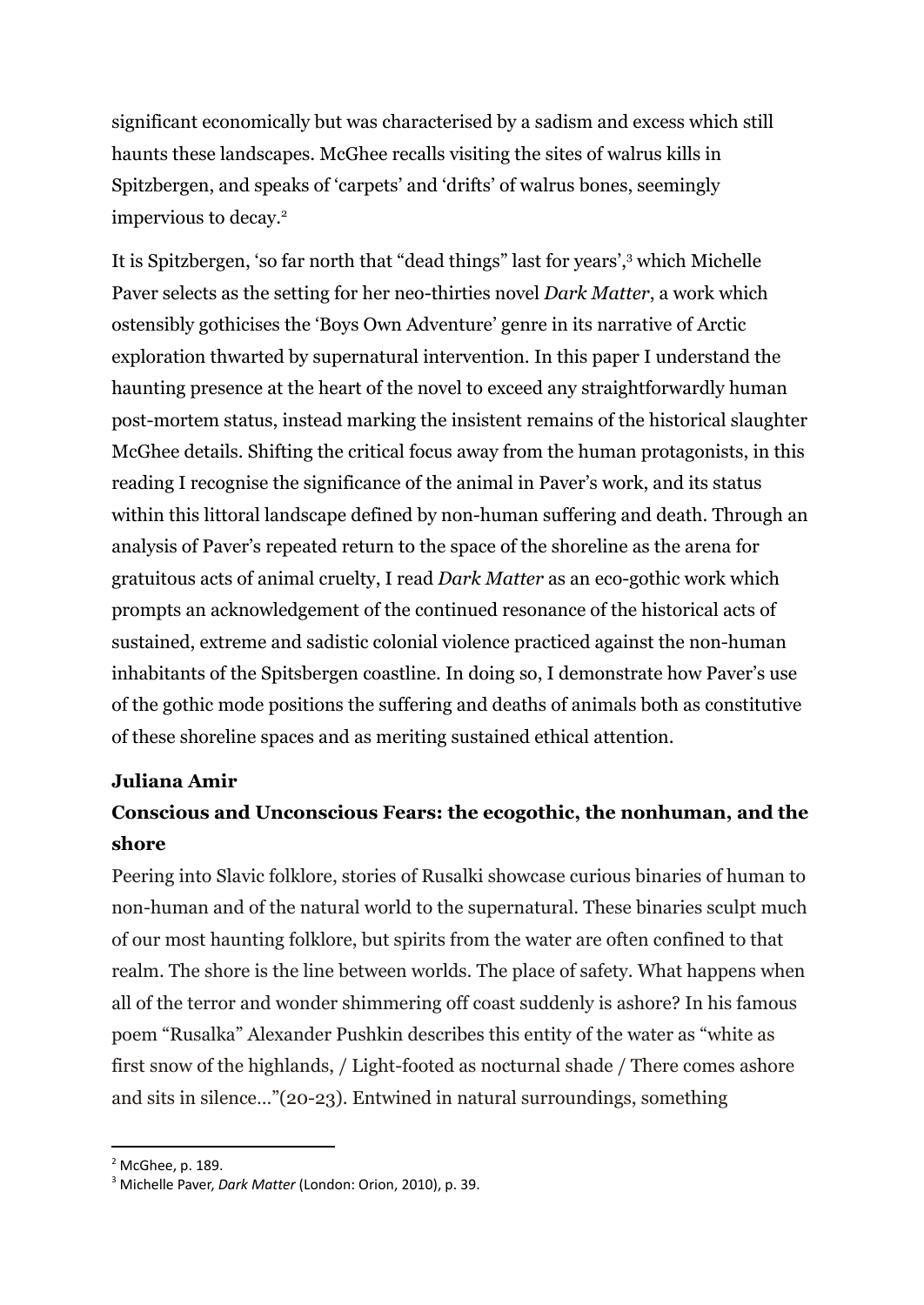supernatural is evolving before the eye of the audience. Rusalki, sometimes envisioned as beautiful beings and other times as hideous creatures, vary as much as depictions of death itself.

Even though in literature Rusalki are translated to mermaids, mermaids have diminished in terror. Rusalki remain both tragic and treacherous with legs to cross onto shore, to dance, to haunt and to bewitch. How are the conscious and unconscious fears, hopes, and beliefs of a culture infused into these haunted shorelines? What is the root of fear that the Rusalka stirs within us? How do these stories, in turn, go on to suffuse anxieties and meaning into our modern contexts? This presentation seeks to explore these questions and even poses that Edmund Burke's concept of the sublime may lurk within this gothic waterscape.

Brief Bio: As a professor of The University of Akron, Juliana Amir teaches courses such as: Fairy Tales, Folklore, and Myth, Enchanted Tales: the stories that make us, Iconic and Psychotic: or just written that way, and Story Tonic: the healing and science behind narrative. Her fiction is published in places such as Grimoire, Fantasia Divinity, and Enchanted Conversations. Her peer-reviewed work is forthcoming in anthologies published by Vanguard and Lexington Books.

#### **Jennifer Schell**

### **The Trouble with Ecogothic Wilderness: The Extinction Stories of the Great Auk and Steller's Sea Cow**

Taking a cue from William Cronon's famous essay "The Trouble with Wilderness" (1995), my paper explores the problems inherent in the representations of littoral wilderness appearing in two 1960s-era environmentalist texts, Allan Eckert's *The Great Auk* (1963) and Corey Ford's *Where the Sea Breaks Its Back* (1966). Though stylistically and generically different, both books employ ecogothic tropes in order to describe extinction events that took place on remote volcanic islands in far flung northern latitudes. Thus, they characterize subarctic coastal zones as sublime wildernesses, where forbidding cliffs are cloaked in eerie mists, swept by banshee winds, pummeled by relentless storms, and shaped by mysterious tectonic forces. They also transform the extinction of the great auk and Steller's sea cow into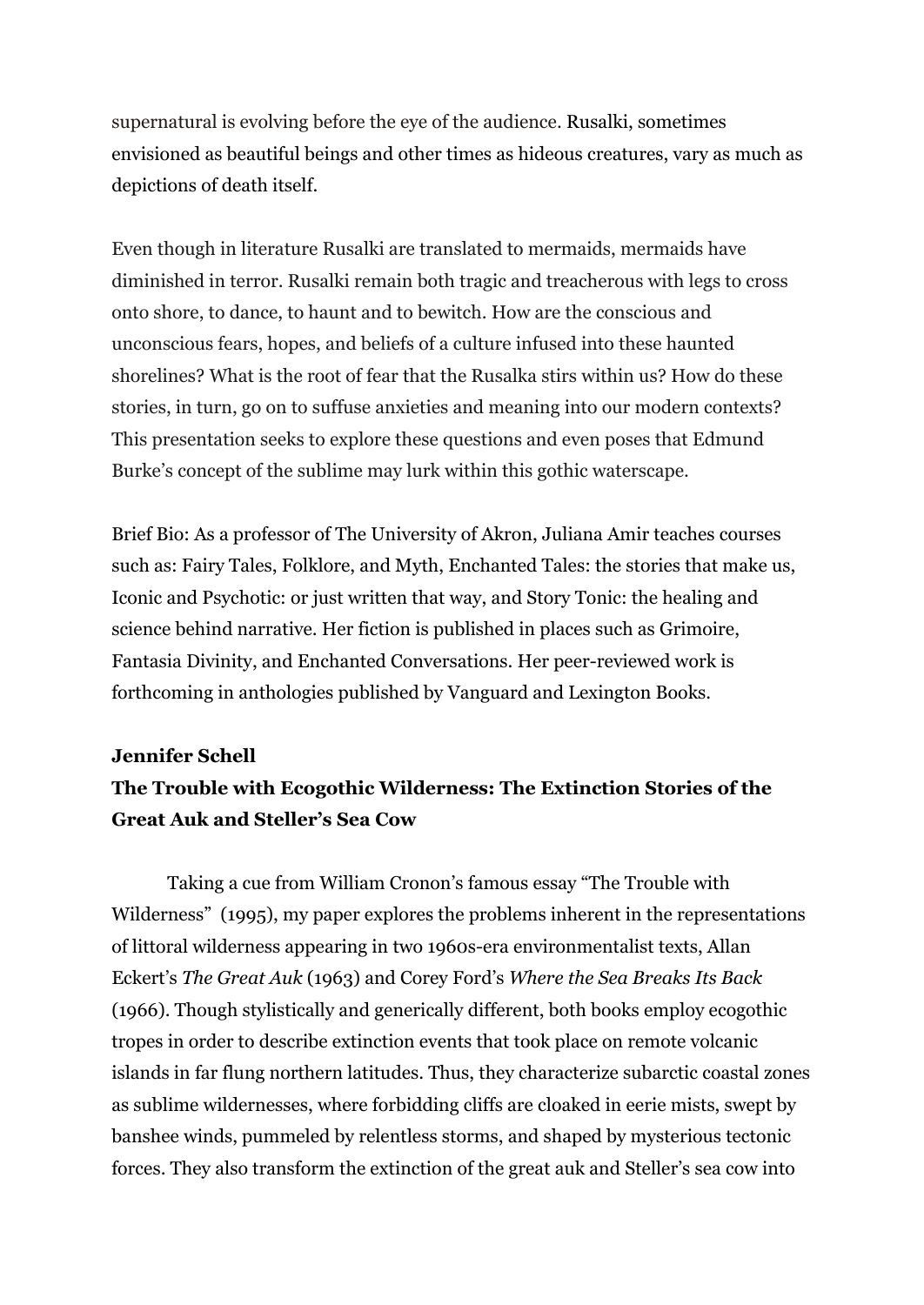terrifying tales of gothic horror, involving the destruction of entire species of nonhuman animals.

Insofar as their troublesome aspects are concerned, I argue that these books are thoroughly enmeshed in certain ideological constructions of wilderness that circulated throughout American culture in the 1960s and served to define wilderness as an environment untouched by humans.<sup>4</sup> As a result, they ignore the pronounced impact of anthropogenic activities on the ecosystems of the North Atlantic and Pacific Oceans. Eckert downplays the degree to which human hunters contributed to the extinction of the great auk; instead, he lays much of the blame on orcas, storms, and auk mating practices. Meanwhile, Ford attempts to portray the Aleutians as a place that has remained unaltered over time, despite the loss of an entire species. As I stress, the ecogothic aspects of these ideologies—and their manifestation in the books—only exacerbate these representational problems, because they serve to characterize some wilderness areas as particularly hostile to humans and impervious to their influence.

#### **6. Scotland and the North**

#### **Kristy Strange**

# **Coastal Hauntings: Examining the disposal of feminine bodies and the fight to reclaim narrative and corporeal authorship within coastal spaces in Evie Wyld's The Bass Rock**

This study examines the permeability of the Scottish coast in Evie Wyld's *The Bass Rock* and explores the ways in which this relates to feminine corporeality in contemporary Female Gothic. Through the lens of ecofeminism, the fears and anxieties of feminine corporeality within the environment are compared to Simon C. Estok's theory of ecophobia – an idea rooted in the anthropocentric and androcentric fear of a threatening and vengeful Nature. In choosing to set *The Bass Rock* on the iconic Scottish coast of North Berwick, Wyld draws on the Scottish Female Gothic to reflect the blurring of boundaries between women and ecology. The novel explores the permeable borders of both human and nonhuman through the incorporation of

<sup>4</sup> See the Wilderness Act of 1964, which proclaims, "A wilderness, in contrast with those areas where man and his own works dominate the landscape, is hereby recognized as an area where the earth and its community of life are untrammeled by man, where man himself is a visitorwho does not remain."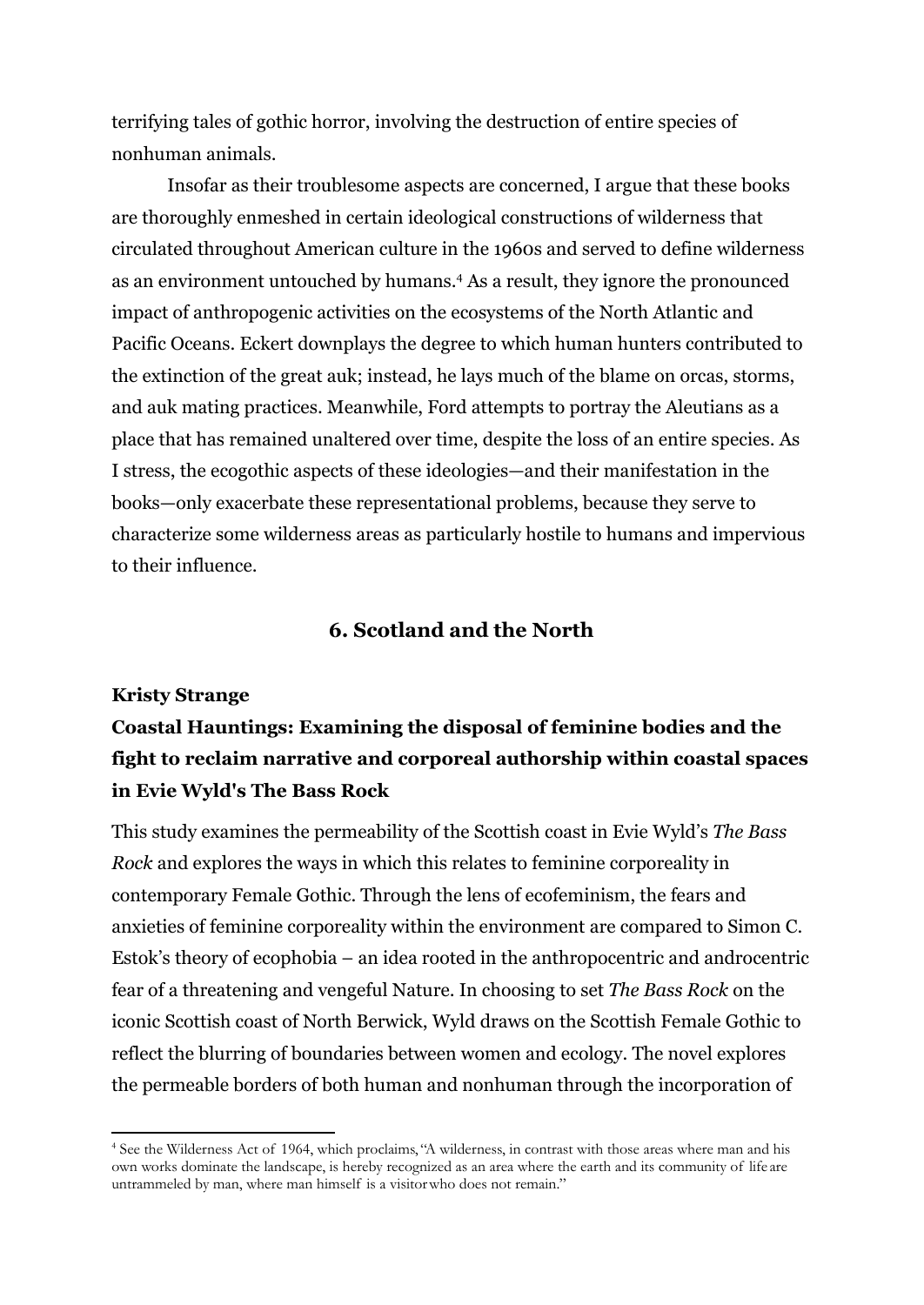the haunting feminine; this shows the merging of past and present in the context of continued oppression and violence towards feminine bodies by men driven by a masculine logic for domination. In this paper, I argue that the overwhelming presence of an anthropocentric and androcentric desire for domination results in the production of fear for feminine bodies within ecological spaces rather than as a direct consequence of the environment. The patriarchal authority behind the dualistic narratives in this novel is revealed as a societal construct established to justify and maintain masculine dominance through the categorisation of feminine bodies as Other. Consequently, these feminine bodies only exist as exploitable resources and are subjected to continued subjugation and oppression before being disposed of when no longer profitable. This study emphasises the critical necessity of addressing the gendered corporeality of women and the environment to establish a well-rounded theory of ecophobia that extends beyond the Anthropocene and to include discussions on the impact of androcentric constructs.

#### **Camilio Peralta**

### **Horror in the Hebrides: The Scottish Coast in the Gothic-Conservative Imagination of Johnson, Waugh, and Kirk**

In the summer of 1773, Samuel Johnson embarked upon a tour of Scotland with his loyal friend and future biographer, James Boswell. Johnson was saddened by the rapid pace of change in the highlands, as traditional ways of living slowly gave way to English and European influences. Only in the Hebrides, a chain of islands off the western coast of Scotland, did he find some of the "savage virtues and barbarous grandeur" he had been hoping to discover (Johnson 624).

Johnson may have been disappointed by his trip there, but centuries later, the Hebrides continued to haunt the imagination of his intellectual descendents, conservative moralists such as Evelyn Waugh and Russell Kirk. The former sets part of his *Sword of Honor* trilogy in the isle of Mugg: "a single misty lump" surrounded by dark, foreboding waters and plagued by a "biting wind" (Waugh 53, 63). Kirk's first novel, *Old House of Fear*, likewise takes place on (fictional) Carnglass Island, an isolated and depopulated rock on which the traditional highland ways still linger. This paper / presentation will explore the Gothic-Conservative Imagination, as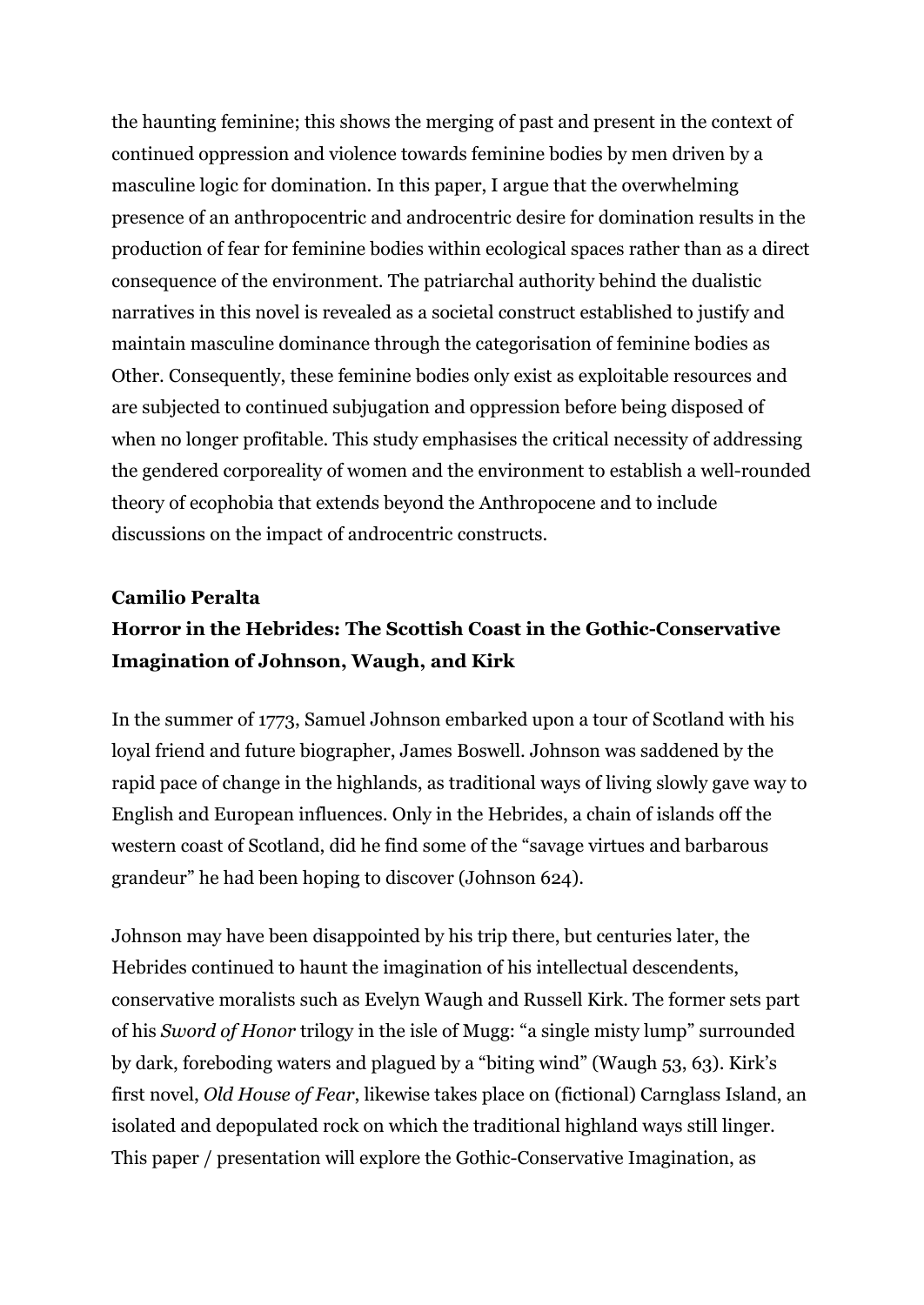represented and expressed by these three authors.

Despite writing in very different genres, each adopts a quintessentially Gothic view of the Hebrides, turning them into a mysterious, even dangerous land, in which dreams become reality, and one never knows what sinister forces might be lurking around the corner. At the same time, and in the vein of traditional Gothic works, the islands serve as a haven for those seeking refuge from the outside world. Indeed, for Johnson, Waugh, and Kirk, the volatile waters that surround the Hebrides are more than just an indelible feature of the landscape: they are a genuine barrier protecting the inhabitants from the truly destructive forces of modernity. Thus, it is no coincidence that references to the sea abound in each of their works set in this location.

# **Rachel Hill "But Which Self?" Antarctica's Fluctuating Shorelines and the Ice-Sea Gothic**

Icy peaks loom over beckoning waves. Wild cracks of ground and sound lash the frozen valley with wild resonances as peaks become troughs; crashing into the ocean, only to rise again. Jagged and mercurial labyrinths form a chattering jaw, into which many sailors have entered, fewer have returned. Images of their Barks, frozen and slowly rendered asunder by the snapping enclosures of the siren ice-sea, populate collective imaginaries of polar extremity. It is here, at the ends of the world, where the final betrayal of the sea meets the miscalculations of ambition, greed and necessity.

Coleridge, Shelley, Poe, Lovecraft and Le Guin: all feature stories of liminal polar expanses where ice and sea become unparsable. These frozen netherworlds are a crucial spatiality for the Gothic and its explorations of ontological slipperiness. During Apsley Cherry-Garrard's infamous Antarctic tribulations, he mused upon the ice-sea, riddling "be yourself...But which self?" This elision of strange ice shelves and increasingly disorientated selves is central to the Antarctic's coastline alterities and key to what I will call the "Ice-Sea Gothic."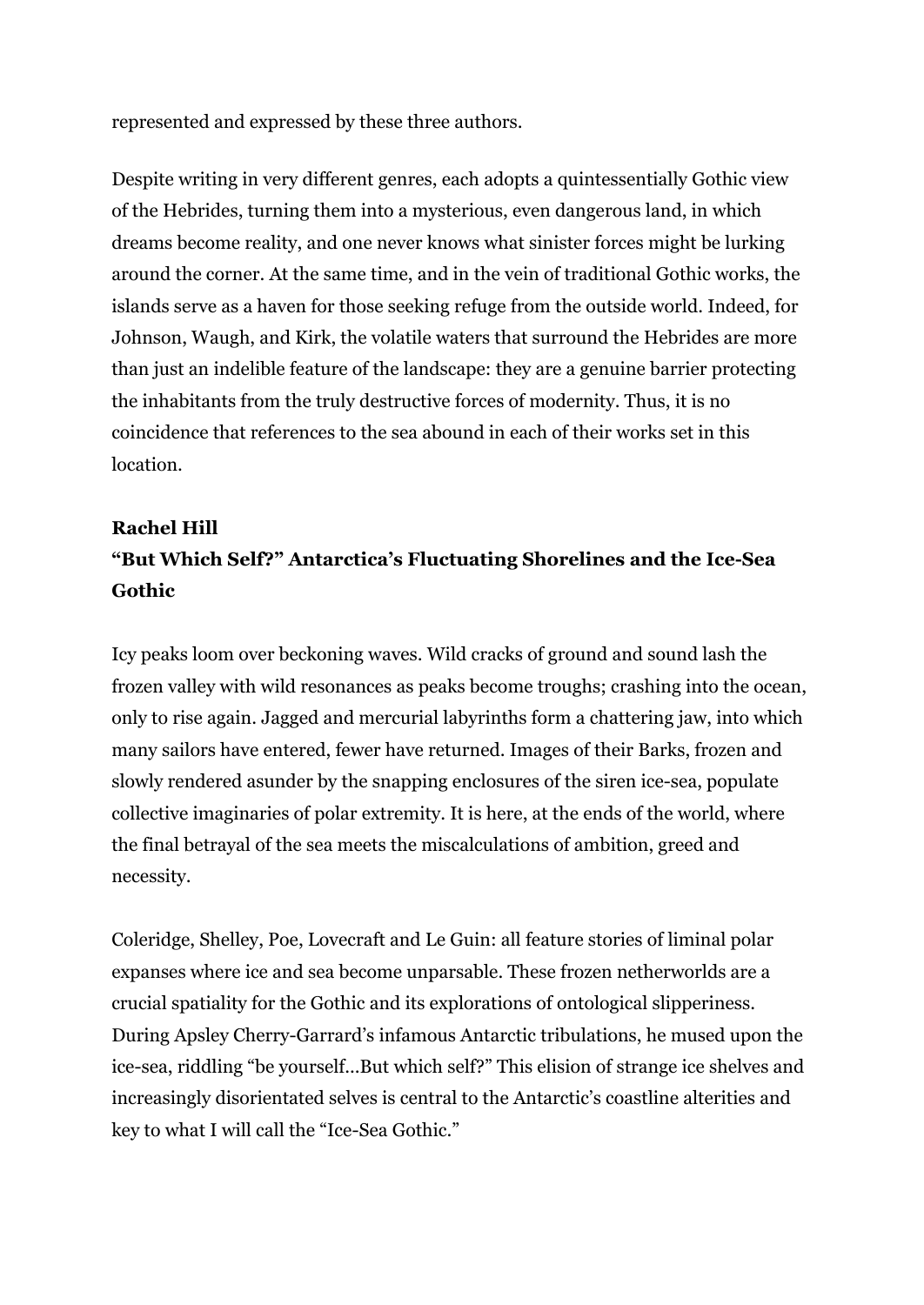Haunting auralities of an ever-shifting shoreline define Antarctica's Ice-Sea Gothic aesthetics. From early forays into the region to contemporary anthropocenic accelerations: the asynchronous cracks, booms, songs and mumbles of calving icebergs become situated within Gothic sensibilities and lexicons. The frozen stuttering shorelines of Antarctica are thus not only a limit point which the Gothic utilises in its exploration of ontological precarity; conversely, the Gothic also becomes a means of translating Antarctic's watery terrains and their eerie affects into a perceptible literary form.

This transdisciplinary paper will yoke material from art history, contemporary art, Antarctic exploration and environmental sciences together with the blue humanities and Gothic scholarship. In doing so, I will unpack the Ice-Sea Gothic and its potentials for translating environmental alterity into simultaneously cognisable but always slippery form.

# **Barbara Franchi Gothic Hauntings and Uncanny Resurfacings in Sarah Moss's** *Bodies of Light* **and** *Night Waking*

In Sarah Moss's historical novel *Bodies of Light* (2014), young nurse May Moberley dies mysteriously in a storm in 1878 while trying to return to mainland Scotland from the (fictional) island of Colsay, where she had tried to work towards reducing child mortality. In *Night Waking* (2011), the novel's contemporary sequel, historian Anna Bennet uncovers the story behind May's disappearance by finding her letters and a child's skeleton in her summer house. The Victorian woman's traces disrupt Anna's complicated domesticity, made of juggling childcare with nightly academic work; at the same time, they become a haunting presence enabling her to redefine her relationship to the island, her body, and her work as a historian.

How do rural islands allow hidden histories to resurface in the present? What is the relationship between the traumas of Victorian (lost) motherhood and millennial feminist attempts to successfully combine motherhood with an intellectual career? And how do Gothic shores become textual palimpsests, where historical traces engender the conjuring and creation of new stories?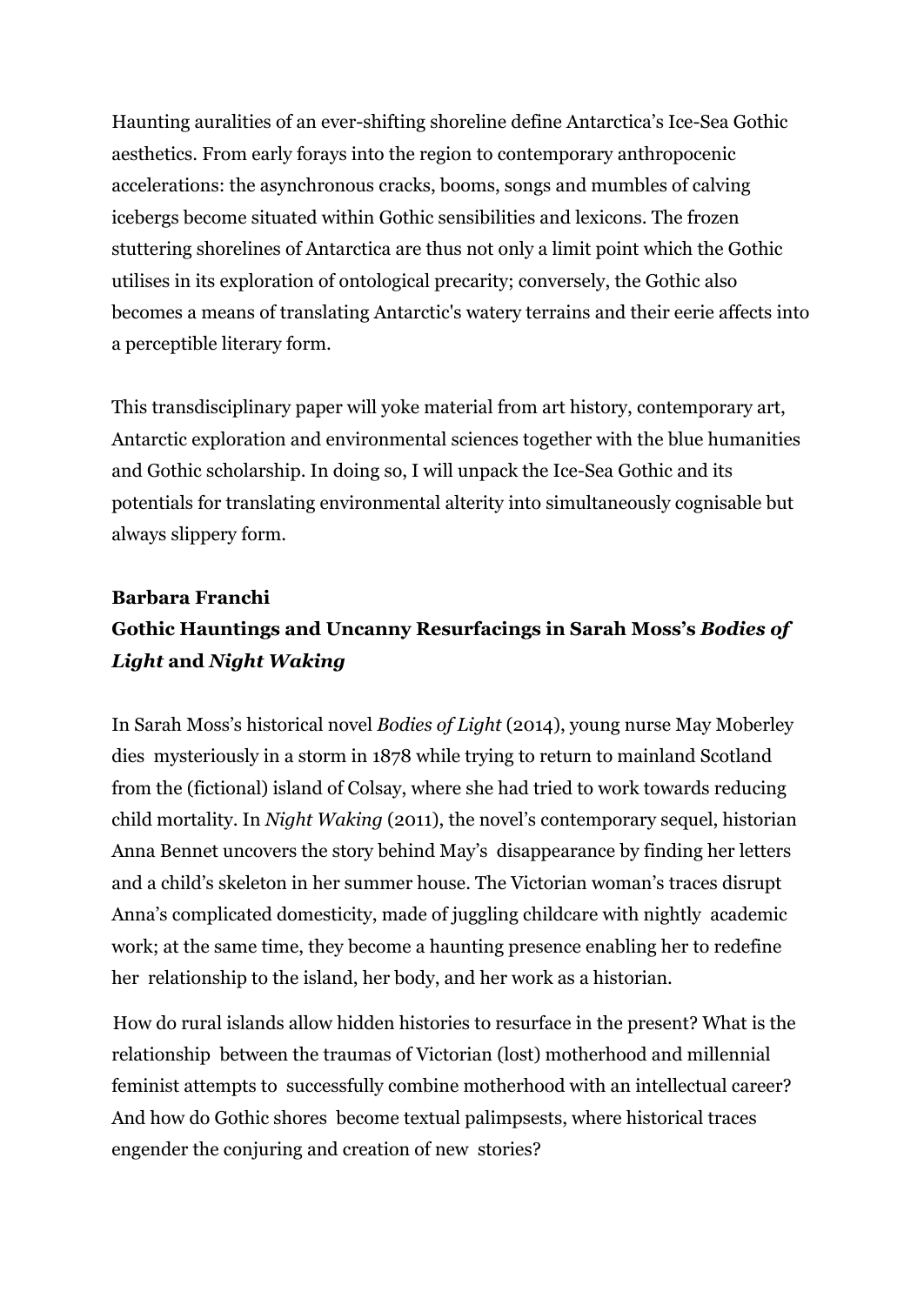In this paper, I argue that Moss's Colsay embodies layers of 'unofficial history' (Timothy Baker, *Contemporary Scottish Gothic*: 90) and establishes uncanny connections across centuries, shaping female body politics, cultural perceptions of maternity, and women's ability to write their own histories. While a tragedy affecting a Victorian rural community haunts twenty-first-century Anna's family struggles, it nonetheless enables her to take agency over her life and career. The body of the dead child, a Gothic *memento mori* of dire living conditions in the past, represents therefore the birth of Anna's new intellectual life as a feminist historian, allowing her to inscribe the history of her life within the haunting traces left by her foremothers.

#### **7. The Romantics and Romanticism**

# **Sophia Moellers Where Past and Present Collide: Haunted Seascapes and Gothic Exile in Godwin's** *Deloraine*

William Godwin is celebrated as the forefather of political anarchism and mostly remembered for his role in the Revolution Controversy of the 1790s. However, casting aside his magnum opus *Political Justice* and focusing on his novels, which often function as fictional testing grounds for his socio-political visions, it becomes clear that he frequently employs gothic motifs which serve to create Godwin's most haunting metaphors: the solitary gothic wanderer, the melancholic misanthrope, or the abandoned mansion as safeguarding fortress against nightmarish visions.

As all of Godwin's main protagonists are haunted by their pasts and driven towards remote spaces such as barren coasts, rocky islands and deserted beaches, this paper seeks to investigate the function of the nautical gothic in Godwinian psychograms, with specific focus on his final novel *Deloraine*. Given that Godwin seeks to create intersections between the private and the public to offer understandings of character formation, it will be illustrated how the relocation of individuals in self-inflicted exile near sublime coasts and seashores foregrounds their emotional turmoil as past and present clash to haunt them. The gothic can be described as revealing "the hidden architecture of the mind" (Miall 346), thus the barrenness of Godwin's seashores indicates a lack of psychological stability and personhood, causing the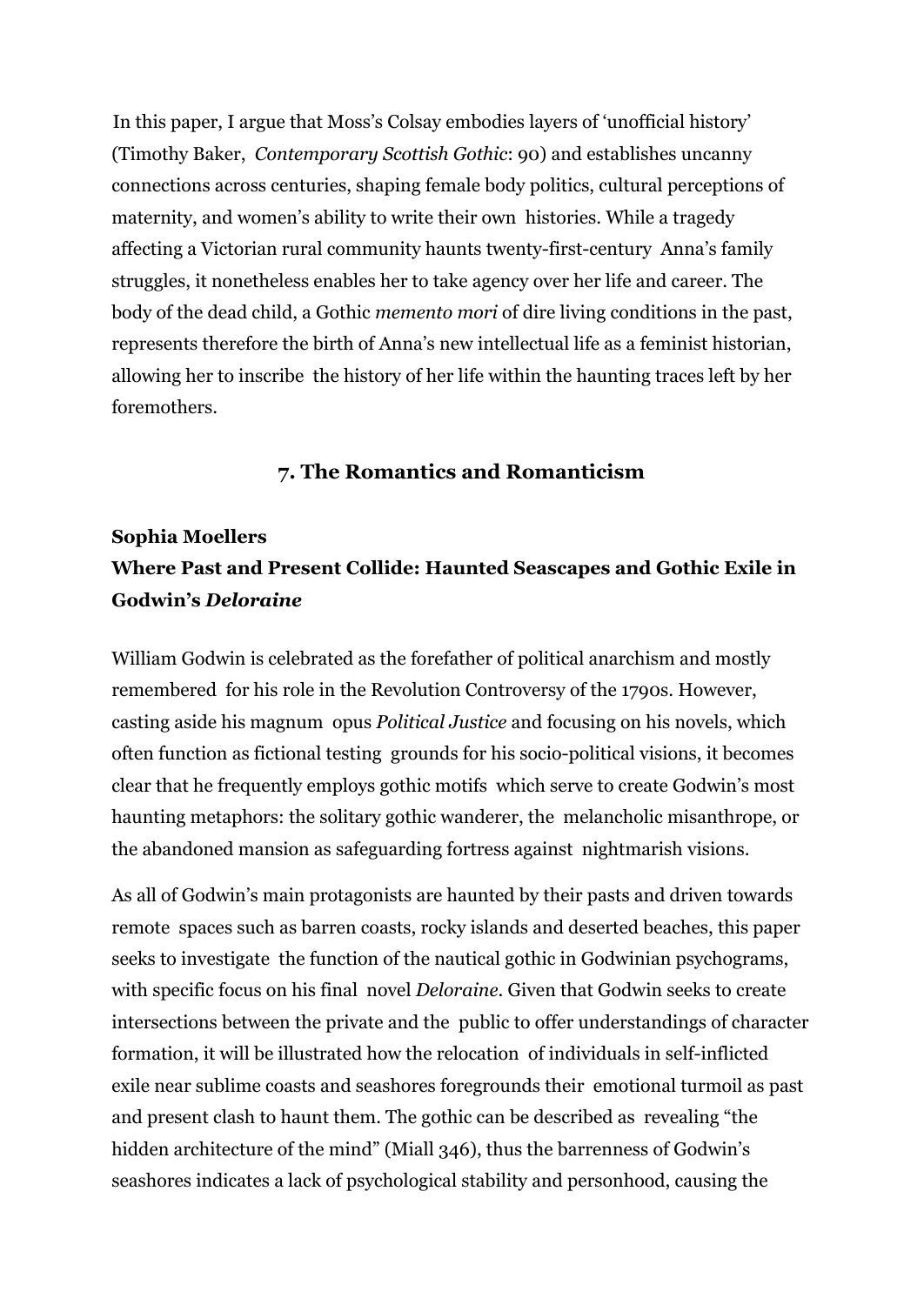eponymous protagonist of *Deloraine* to describe himself as "a walking ghost [, …] a person dug up from a grave" (Vol. I, 108f.). Lastly, the implementations of gothic shores can also be read as echoing Godwin's own attempts of coming to terms with the sublime sea as "productive of the strongest emotion which the mind is capable of feeling" (Burke 33f.), serving for the writer as representation of significant loss, reminiscent of his son-in-law Percy Shelley's fatal boating accident and his first wife Mary Wollstonecraft's two attempts at suicide by drowning.

### **Madeline Potter 'A Fiery Ocean': An Oceanic Geography of Damnation in Maturin's** *Melmoth the Wanderer*

The figure of Melmoth in Maturin's *Melmoth the Wanderer* is often intertwined with images of the shore and the ocean. When John Melmoth encounters his ancestor laughing at the shipwreck, Maturin establishes a parallelism between the Faustian hero's fate and the ambivalent nature of the seashore. My paper focuses on the physicality of the sea and explores the image of the shore in Maturin's novel as an actual theological space, laying out an alternative geography in which Melmoth's destiny plays out. Traditionally a liminal space, the shore acts as a physical counterpart to Melmoth's unnatural existence following his demonic pact: he now exists within a timeline of uncertainty, wandering the Earth in a quest for someone to pass on his burden to. Upon his impending damnation, Melmoth borrows oceanic vocabulary: he faces the 'receding shore of life' and 'the mists of memory'. But the image of the shore is not merely a metaphor for Melmoth's own troubled predicament. Rather, Maturin maps a metaphysical space, overlapping the natural, in the framework of which the Wanderer's condemnation takes place. In his final dream, Melmoth finds himself at the edge of a hellish, fiery sea; my paper offers a reading of this image not as a psychologising symbol of his anguished state, but instead as a revelation of the corollary realm concealed beneath the natural sea. The physical reality of Melmoth's voyage to hell through the sea is witnessed by both John and Monçada, while the fishermen attest to the frightful noise they heard, reinforcing the real, physical nature of his damnation. My paper then frames the question: how does Maturin use palpable landscape – the clay, the mist, the sea – to formulate a Dantesque topos of hell?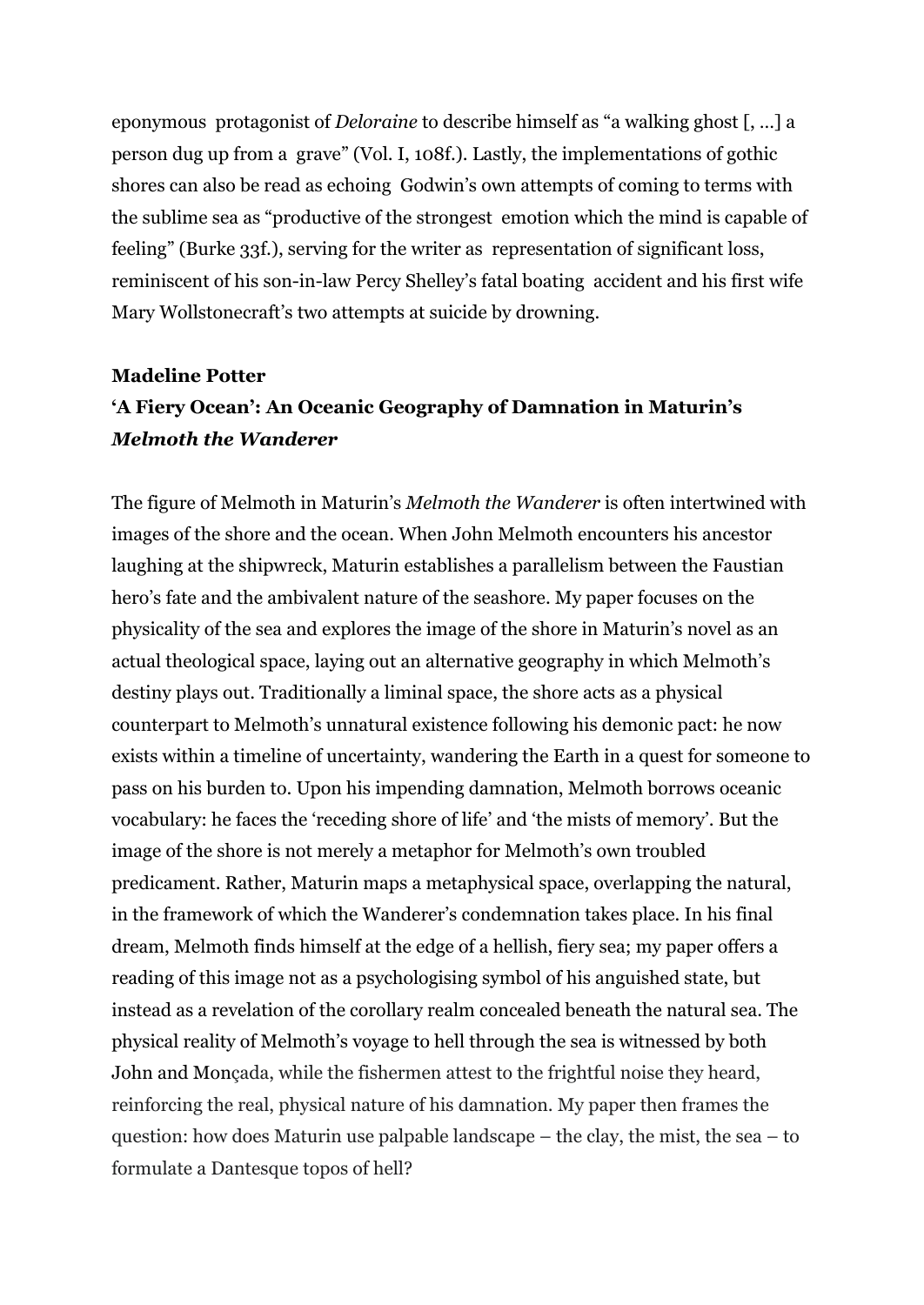### **Liz Wan Seashore Suicide and Spectrality in Mary Shelley's** *Matilda*

In Mary Shelley's *Matilda* (1820), Matilda sees in a dream vision her father leaping off a cliff into the raging sea; she wakes up in desperate search for him, only to find him as a beach body. This paper purports to explore the depiction of the coast as a site of death, haunting, and trauma in the novel, arguing that the representation of coastal waters embodies Gothic atmospherics and is reflective of the characters' psyches. After a brief delineation of the plot, I will first discuss the significance of the coast as a Gothic setting for suicide via close reading of the synaesthetic tropes in the nautical imagery and their parallels with the mentation of Matilda and her father. As Lisa Kröger observes, "[t]he environment […] acts as a kind of conduit of emotions, a way to experience feelings and sometimes to purge them" (19), and in this case, the sea, particularly the coast, performs both functions. I will then elucidate how shores are portrayed in the novel as places of the uncanny mutual haunting by/of the father and daughter. Through comparing the shores of a calm lake, a spot of (re)union where Matilda meets her father for the first time after she rows across the water, and that of the precipice, a point of perpetual departure where her father plunges to his death, it will be argued that littoral spaces are sites of spectrality and trauma. This aligns with the argument that "the Gothic [is] a space of crisis which conceptually creates a point of contact with the ecological" (Smith and Hughes 3). Ultimately, I will contend that Shelley's novella showcases both the fear of and affinity for the sublimity of the sea and its shores of pleasure and perils.

# **Roslyn Irving Ann Radcliffe's Coastal Spirit, Trapped in** *The Romance of the Forest* **(1791)**

Ann Radcliffe wrote *The Romance of the Forest (1791)* during the political storm of the French Revolution (Dent 2016: 159). The action is based in France and Switzerland, largely in mountainous regions and woodlands. It seems strange then, that while her heroine, Adeline is trapped in the opulent mansion of the Marquis de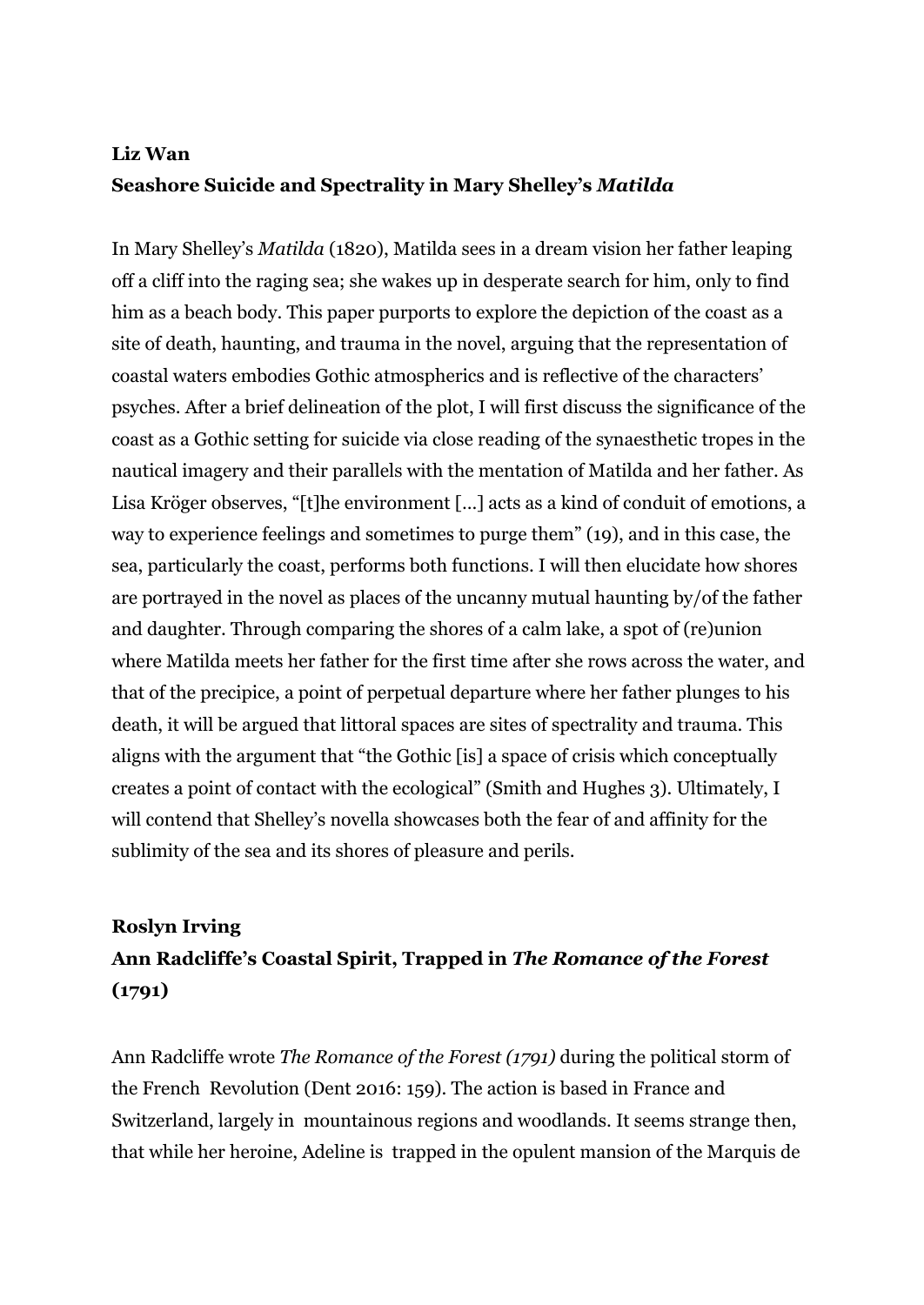Montalt, Radcliffe introduced *The Song of a Spirit.* Presented as a performance piece, the poem is the imagined call of a mythical being on

the clifftops, challenging the wind and waves, and ultimately dreading the moment her own voice will 'die along the gales of eve.' (Radcliffe 2009: 162). The final four stanzas are both gothic and haunting, drawing in the tropes of ruins, tricks of the light, and reflections on mortality in a vast and forceful world. The poem is at once a fitting example of Radcliffe's sublime in verse (Burke 2000, and Radcliffe 2000), as well as jarring and unexpected as the Spirit is out of place, beached in a prose set on the land.

*Song of a Spirit* is the only poem preserved in archival collections, published in a daily newspaper prior to the release of the novel (The Gazetteer 1791: 3). The poem is significant in Radcliffe's oeuvre and has been likened to the enchanting lyrics of Shakespeare's Ariel (Norton 2009: 45). Furthermore, the sudden invasion of the coast into the novel's plot and the idea of looking outwards at a storm, is a manifestation of conflicts across the channel Radcliffe would have read about. This presentation will explore the song; editorial changes which impacted the verses; and how this alienated 'voice' on the shore, reflected contemporary political events.

#### **8. Seas & Waters**

# **Steven Burke Entering the 'mighty Orinoco': Coastal Encounters in British post-Napoleonic travel writing**

The mouth of the Orinoco river in South America presented the first-time observer with an extraordinary set of sights, sounds, and new sensory experiences to engage with. It was often a first continental landfall for European travellers to the region and a first encounter with a subtropical environment. Responses by early nineteenth century travel writers had to engage with the unusual geographical layout of the delta, often evoked Romantic visions of landscapes, and described flora and fauna in terms of their strangeness. Accounts were preoccupied, most of all, with the atmosphere of threat, of danger, and intense anxiety about being there. Any description or evaluation was viewed from a water-borne perspective, significant to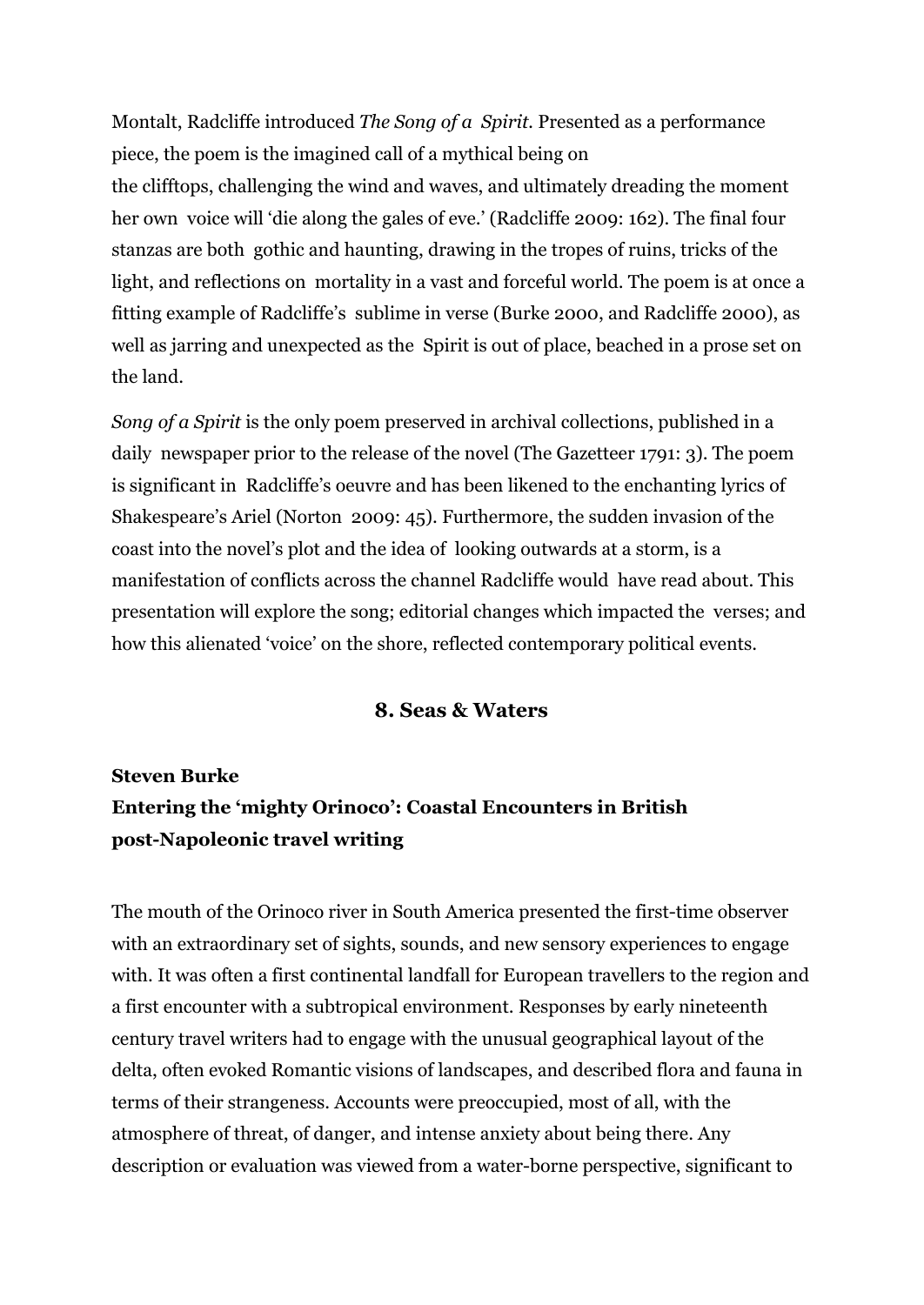how newcomers engaged with the landscape and its contents. The variable impact on perspective and effect on the gaze of the traveller of the Delta Amacuro's hundreds of river mouths and waterways prevented a definitive account of arrival.

This presentation will consider the travel writings of several mercenaries travelling to fight for the Independence cause in Venezuela in the 1810s. Writing within the already established conventions of the genre, these first-time authors were powerfully influenced by contemporary literary conceptions of the Sublime, Exotic, and dangerous nature of the alien environment. Encountering the uniquely evocative Orinoco Delta, they produced remarkably similar descriptions of this disturbing experience, incorporating the labyrinthine nature of the river mouths, threat of hidden enemies in the landscape, immense and impenetrable shoreline and riverbank vegetation, and the enigmatic latent threat of indiscriminate violence posed by the water and the frequently unobserved creatures in it.

### **Dorka Tamas The Haunting Presence in the Father in Sylvia Plath's Waters**

For Sylvia Plath, the coasts of Massachusetts defined her childhood: she spent the majority of her free time on the beaches of Nauset, Cape Cod, and Point Shirley. No wonder that the Atlantic Ocean has a haunting presence in her most famous writings which she associated with the innocence of childhood and the death of her father and other relatives. Nostalgia, magic, and deep water.

In my presentation, I introduce the geographical shores that haunt Plath's writing. Then I look at her two most prominent poems, "Full Fathom Five" and "The Decline of Oracles" that portray the dead father figure, who is associated with the sea and was influenced by Prospero's figure from *The Tempest*'s. For Plath, the play and the sea were a "central metaphor for my childhood, my poems and the artist's subconscious, to the father image - relating to my own father, the buried male muse & god-creator" (J 381). In her short story, "Ocean-1212W", Plath depicts her memories as a child living near the beaches of Massachusetts. The presence of the water describes the idyll of the childhood until the father's death which seals off her closeness to the water, as her family moved into a new home.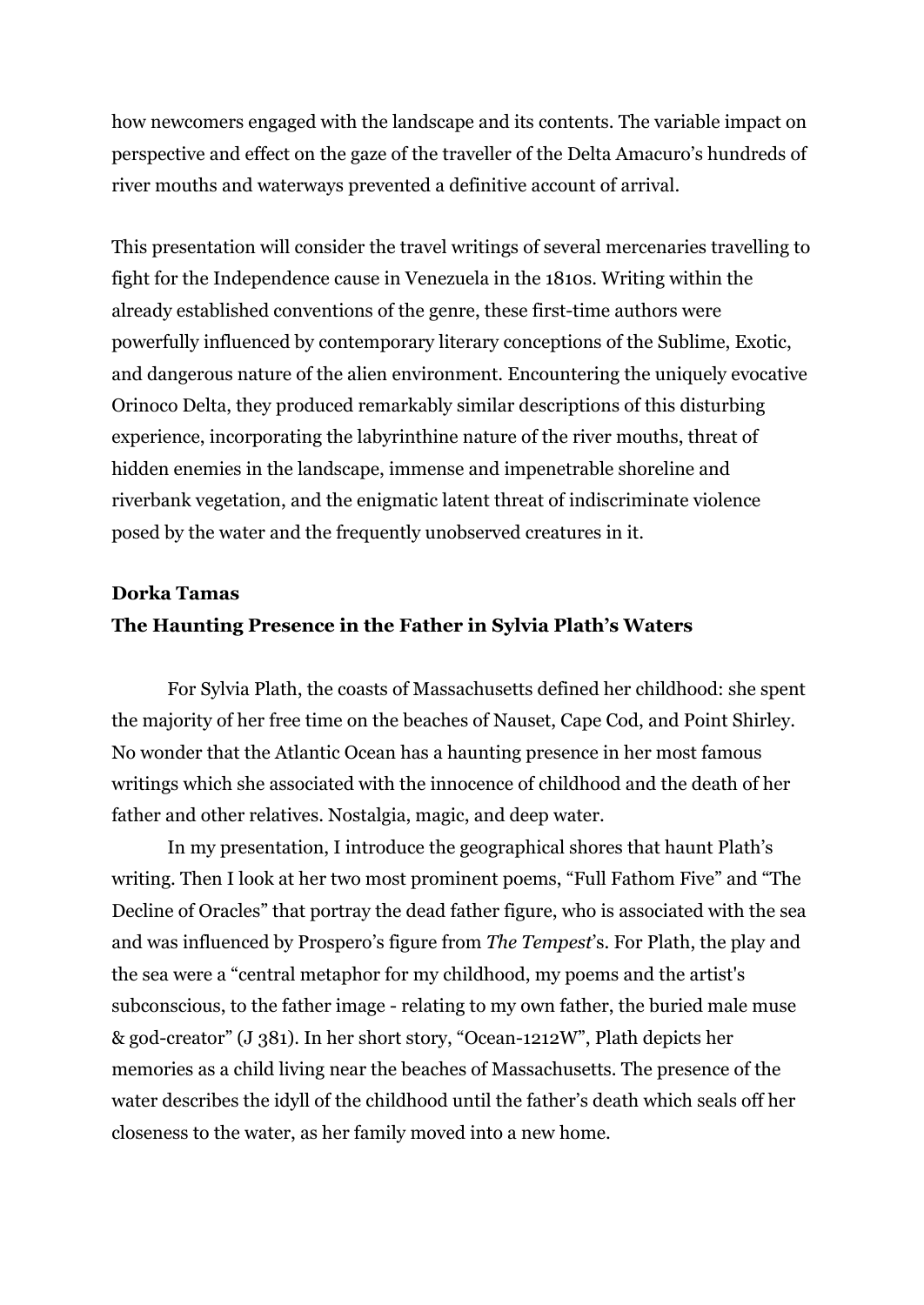My presentation demonstrates the link between the sea/ocean/water/shore and the father figure Plath's writings. I argue that this connection brings light to the oceanic presence of Otto Plath in Sylvia Plath's life and shows the literary and mythological influences in her poems. The father figure, like the water, often has a ghostly presence and is the foundation of many of her writings.

# **Chantelle Mitchell and Jaxon Waterhouse The Shores of an Inland Sea: the Eromanga and the ur-haunting of the once-coastal**

The hydrologic has long been a key component of the Australian gothic. From the original wounding of Invasion, which occurred through crossing the littoral boundary of the shoreline, to the continued spectres of drought and flood that categorise our current climate context, we see the hydrologic as a volumetric medium, capable of carrying memories that continue to horrify and unsettle. For Haunted Shores, we propose to follow this spirit back to its source, examining the Eromanga Sea as the original manifestation of an Australian coastal gothic.

The Eromanga Sea once filled much of inland Australia. The land is now largely arid; a desert stretching thousands of kilometres, the water which was once atop the land now hidden beneath. Though the Eromanga had disappeared long prior to Invasion, the persistent colonial belief in its existence became an obsession for many, and for some, fatal.

The spectre of this inland sea haunts Australian colonial history; the Australian *ur*-haunting, inviting refigurations of the landscape as empty, or desolate, which have now become key tropes of an established Australian gothic. Following the flow of the Eromanga through the writings of Flinders, catastrophes of Sturt, disappearances of Leichhardt and Gibson and miserable ends of Burke and Wills, we examine the lack of knowledge held and sought by colonial invaders -- the myth of a vast reservoir within the country obscuring the true nature of Australian inland ecology, as populated by soaks, waterholes and creeks.

We extend this into temporal framings of Deep Time and the *once-*coastal, shifting our investigation towards ecological frames, which necessitates recognition of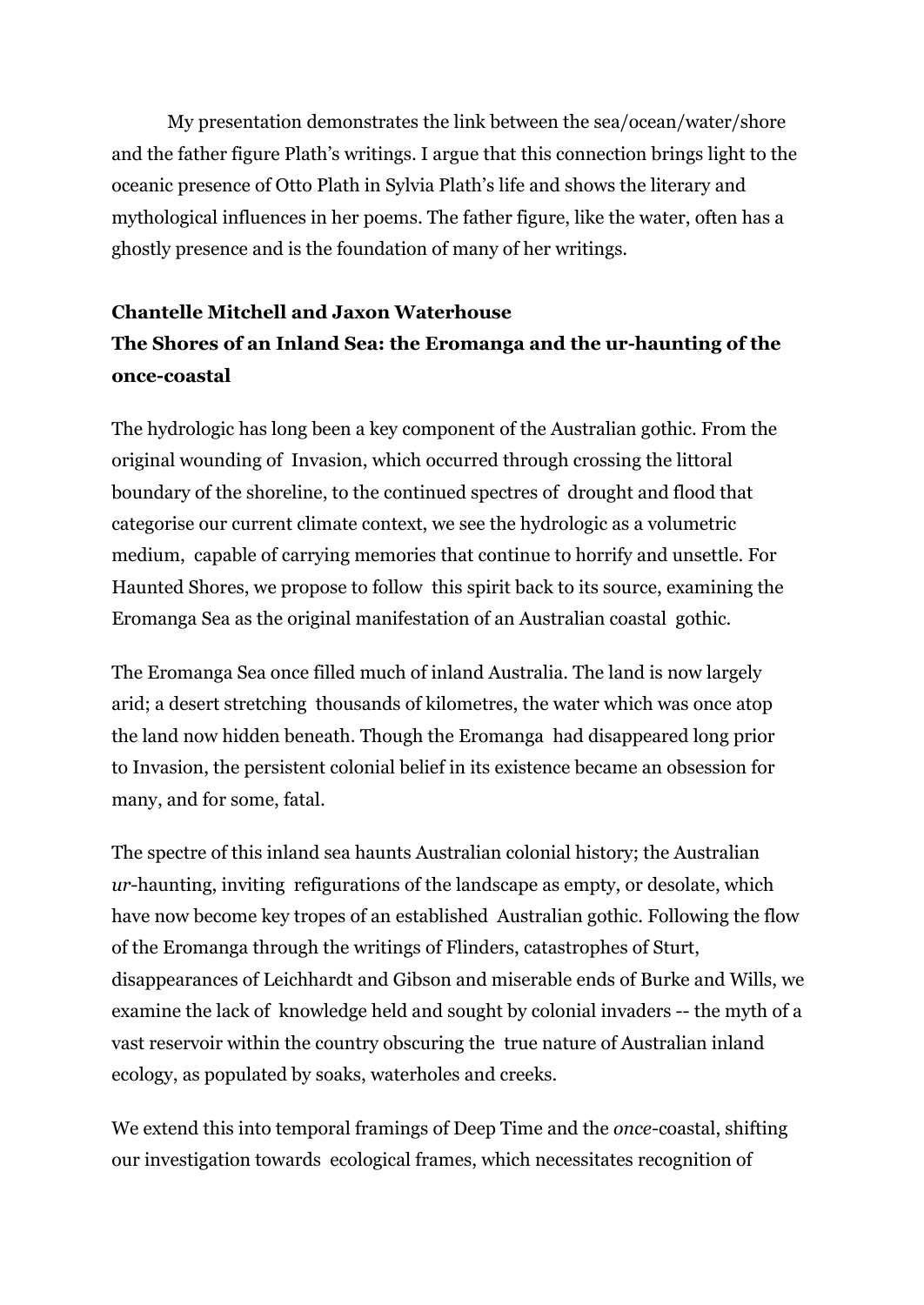climate change upon landscapes and landscape imaginaries. When read through the historical frame of the Eromanga, we see our changing climate as a reperformance - the continued haunting of the inland by the spectre of disappearing water. By refiguring the inland sea through the frames of a coastal Gothic, the gaze turns inward in recognition of contemporary landscapes and sense of place as haunted by the spectres of the past and futures to come.

# **Morgan Daniels Ghosts of Electricity**

The ghost of 'lectricity howls in the bones of her face

#### – Bob Dylan

In 1902, *Scribner's Magazine* published 'Wireless', a short story by Rudyard Kipling. This strange tale details the narrator's visit to a friend on the south coast, a chemist with a keen interest in radio technology. Whilst the chemist attempts to make wireless contact with Poole, about forty miles away, Kipling's narrator whips up a cocktail of drugs for the chemist's assistant, who is a late-stage consumptive. He falls into a stupor, and as the amateur experiments in wireless communication swirl all around him, he starts channelling Keats, scrawling lines from 'The Eve of St Agnes'.

Kipling's yarn was typical of a now widely-acknowledged turn-of-the-century tendency to invoke the world of spirits whilst discussing telegraphy. Following Jeffrey Sconce in *Haunted Media* (2000), this paper insists upon a third dimension common to popular writing on the telegraph, viz. the maritime. The sea persists in late Victorian/early Edwardian fiction and non-fiction alike as both a material fact to be 'conquered' by communication technology, and as a grand metaphor, the metaphoric sublime, even, a ready-made analogue for the unknown and the unconscious.

Bearing in mind Kipling's reputation as the unofficial Poet of Empire, I wish to read this affinity between the telegraph, the occult, and the sea, as embodied in 'Wireless', as something fundamental to the imperialist mind-set. In so doing, I will place Kipling in discussion with a range of contemporary writers, not least Bram Stoker.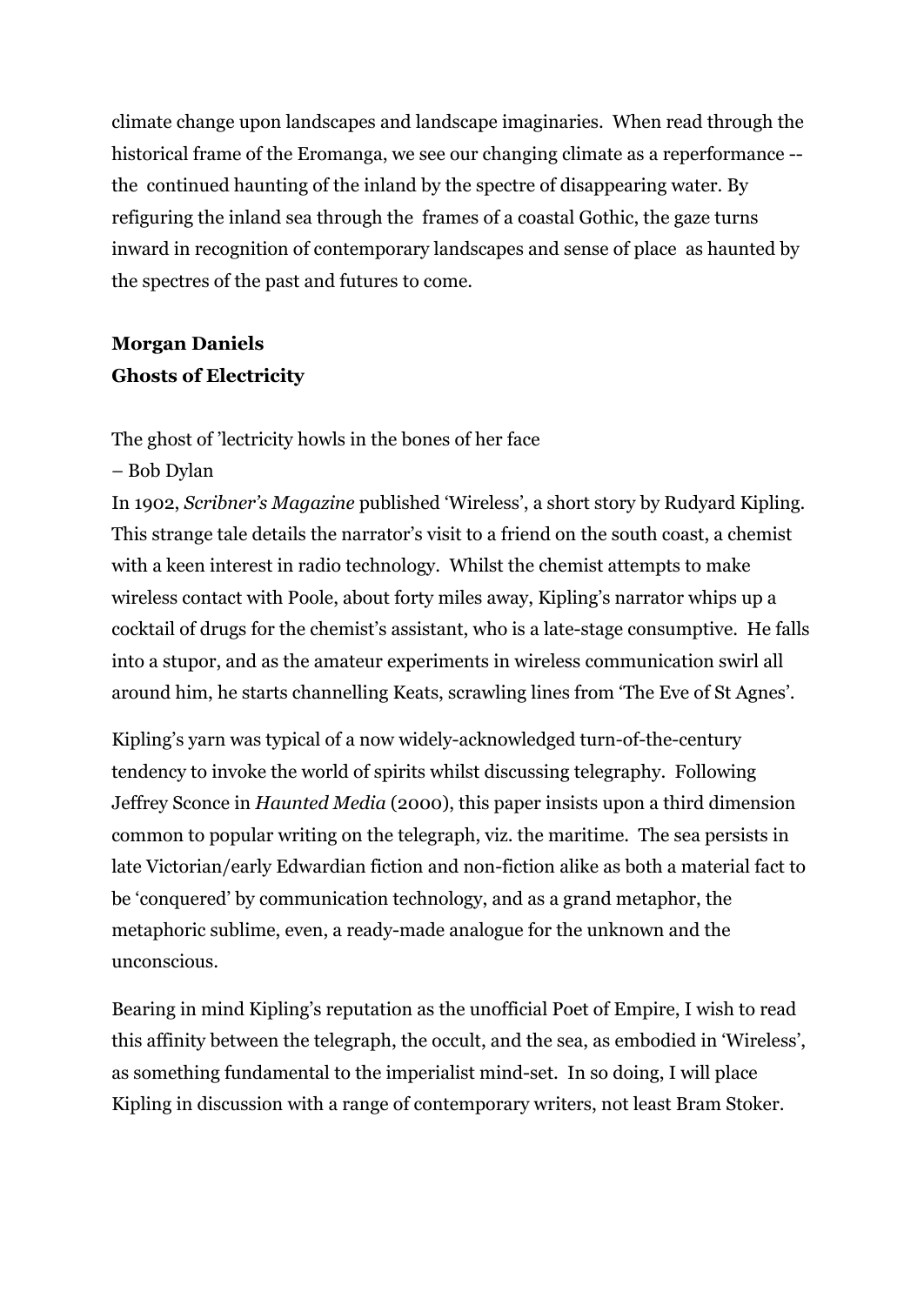# **Octavia Cade The Ghosts of Coastlines Past: Eco-Poetry and the Oceanic Ecological Gothic**

In November of 2020, 35% of the little blue penguin chicks of Wellington harbour, New Zealand, died of starvation. Warming waters had limited the amount of available small fish, and the chicks could not survive their absence. The effects of climate change are felt on our coastlines as much as any other ecosystem, and those coastlines – and the oceans that they border – are becoming places of death and absence, of grief and remembrance. Seagrass beds, disappearing five times as fast as the tropical rainforests, algal blooms smothering shallow water ecosystems, coral reefs bleached to ghostly skeletons... Coasts, long acknowledged as examples of the biological littoral, are more than ever becoming liminal as well as littoral spaces, places where ecological horror can be experienced as well as observed.

Eco-poetry – such as Sea Change by Jorie Graham – has the capacity to marry science and a quiet, burning horror, by visualising the haunted environments of present and future. It no longer simply skirts the ecological Gothic, bringing fear and death and sorrow at a failing sublime into the ecologies we are turning into wastelands. Eco-poetry, especially the poetry concerned with climate change, is arguably an increasing part of Gothic literature, and this is especially clear when the subject of that poetry exists as a littoral (and liminal) zone. The effects of climate change are becoming ever more apparent, and are likely to have profound effects on our experiences of coastal regions. Poetry that explores the ecological Gothic is particularly suited to the heightened emotional experience of those changing coasts, and the ghosts we insist on starving into existence there.

#### **9. Visual Cultures**

# **Tosha R. Taylor Littoral Haunting and Body Horror in Lisa Brühlmann's Blue My Mind**

Lisa Brühlmann's 2017 film *Blue My Mind* presents a somewhat typical coming-of-age horror narrative: after moving to a new city with her parents,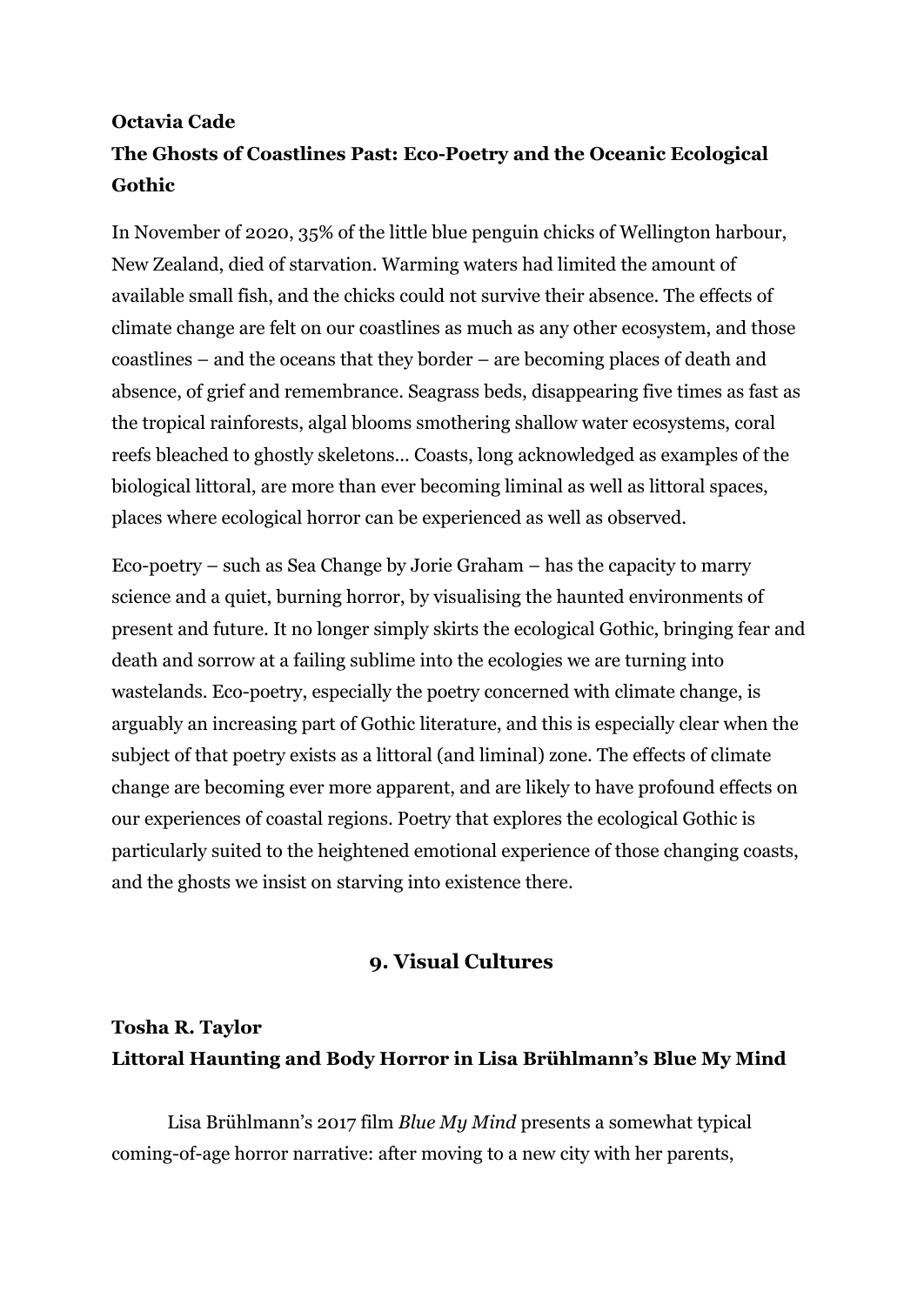teenaged Mia becomes alienated from her family, joins a rebellious group of friends, and discovers that her body is transforming into that of a mermaid. The transformation is a gradual and disturbing one, devoid of much romanticization of this mythological creature. Coupled with this transformation is a cryptoqueer bond with the leader of her friend group and a sexual assault, the latter appearing to trigger the completion of Mia's bodily change. Yet despite the mermaid's association with the sea, the film's imagery of the littoral space is infrequent, positioning it as a liminal space in Mia's memory and in the spectator's understanding of her transformation. The film opens with a scene of a small child solemnly approaching the shore, an image that is never truly contextualized, and ends with her return to this space as a fully realized mermaid who can no longer live amongst humans. My paper would analyze the littoral space in Brühlmann's film, arguing that despite its minimal role, it looms large as the site of queered gothic reckoning. Without a strongly narrativized bond to the sea, my paper would argue, the film establishes the shore as Mia's origin and ending, a place of haunting and memory that requires the loss of her identity but may, in turn, reconcile her alienation and trauma. Furthermore, my paper would argue, the film's juxtaposition of the littoral space and the inorganic home space posits the queered non-human form as a transcendent rather than horrific one.

#### **Gavin Davies**

### **'My body may be present, but my soul is on the beach': Collective isolation and the videogame Death Stranding (2019)**

In an interview with The Washington Post, game director Hideo Kojima averred the interpretation put to him that his latest title, the postapocalyptic Death Stranding (Sony Interactive Entertainment, 2019), was a response to a connected society growing in collective isolation, wherein people cast themselves away with manifested online personae, effectively beaching their personalities elsewhere. The game evokes this separation through the metaphor of cetacean stranding and the black sand beach as threshold in-between life and death. Scenes of beached whales and myriad marine lifeforms washed upon the shore were prevalent in the game's promotional material from its incipience, and feature as a prominent motif throughout its 40-50 hours' runtime. What this paper aims to explore are the underlying reasons for this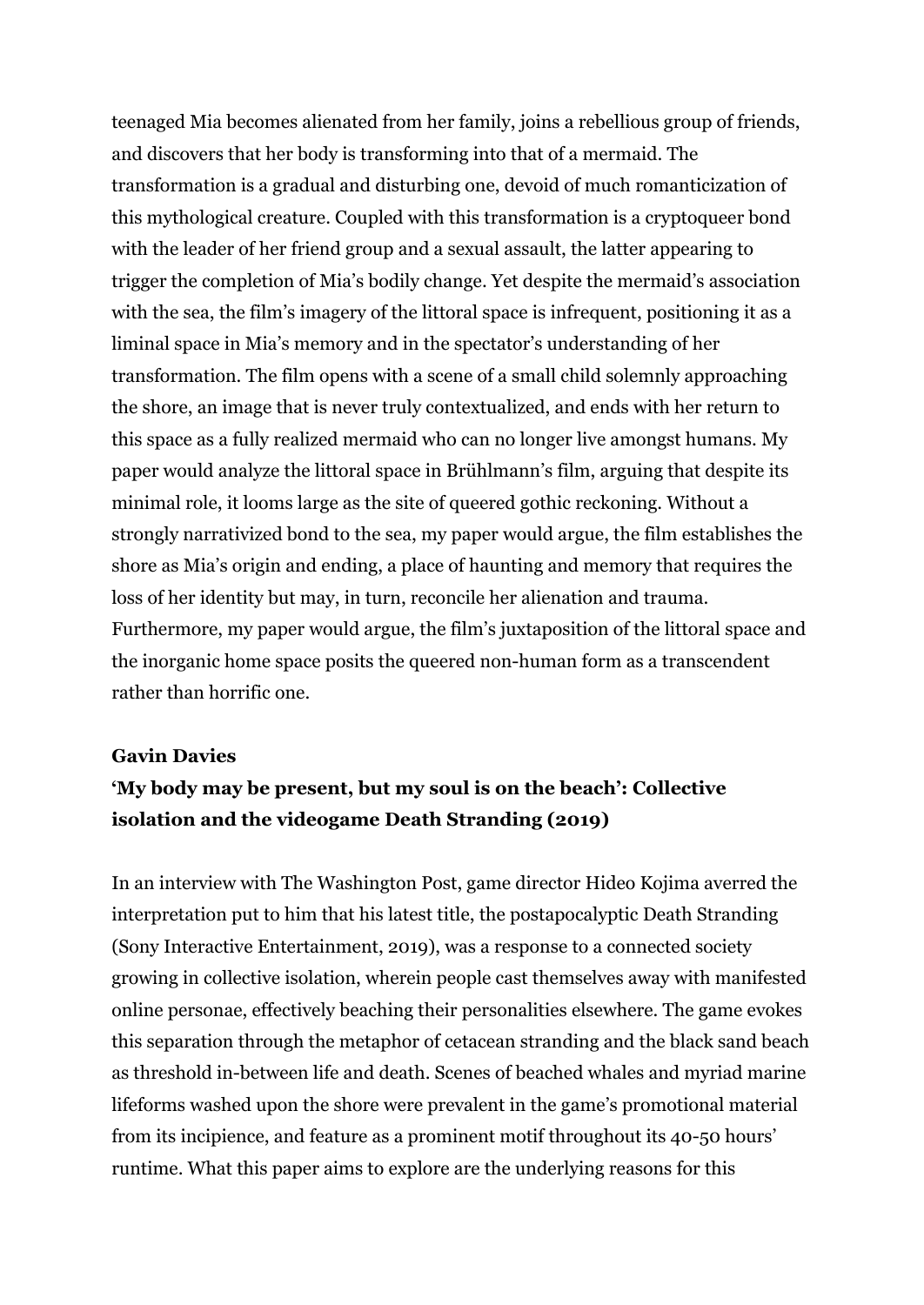perceived congruence between the state of human connectivity and the whale as its bellwether, touching upon not only the liminality of the beach in culture but more pertinently the eschatology of what has been dubbed the cetacean imaginary. How this symbiosis is reinforced at a diegetic level by Death Stranding, was adumbrated by previous entries in Kojima's oeuvre, and its relation to a prevailing view (galvanised by lockdown) of videogames as nostrums against the ill effects of social media will also be considered.

Gavin Davies (University of Exeter) is an AHRC-funded PhD student whose thesis examines the Georgian and Victorian board gaming market and how such games variously promoted, challenged, and disrupted notions of the British Empire. Currently, his studies are on hold while he works at the University of Manchester on a new Aspect-funded project on the commercialisation of educational games produced within the world of social sciences. He is an avid gamer and essayist, with some publications under his belt, but is now most concerned with the potential of video essays to challenge financial or social barriers to tertiary education by disseminating academic research to groups and communities otherwise dissuaded.

#### **Brandyn Whittaker**

# **'There is Enchantment in the Light:' An EcoGothic Study of Lighthouses in Video Games**

*Alan Wake* begins with a camera panning over a Pacific North West landscape; the light from a precariously built cliffside lighthouse pierces through the fog. Voiceover narration from Alan Wake, the video game's protagonist, explains that this is a reoccurring nightmare for the character. The player gains control of Alan as he desperately tries to get to a lighthouse for reasons he cannot remember. This first section of the game has the player make their way down from a costal road, fighting proto-forms of the dark apparitions which will haunt the character throughout the game all the while the light from the lighthouse constantly shines in the distance. For a game where the player must use light sources to fight off the darkness, the lighthouse is a poignant, if not a little heavy-handed, opening symbol for the game at large.

Intriguingly *Alan Wake* is not alone in its usage of the lighthouse setting within video games. *Dear Esther, World of Horror,* and *Nobody Lives Under the*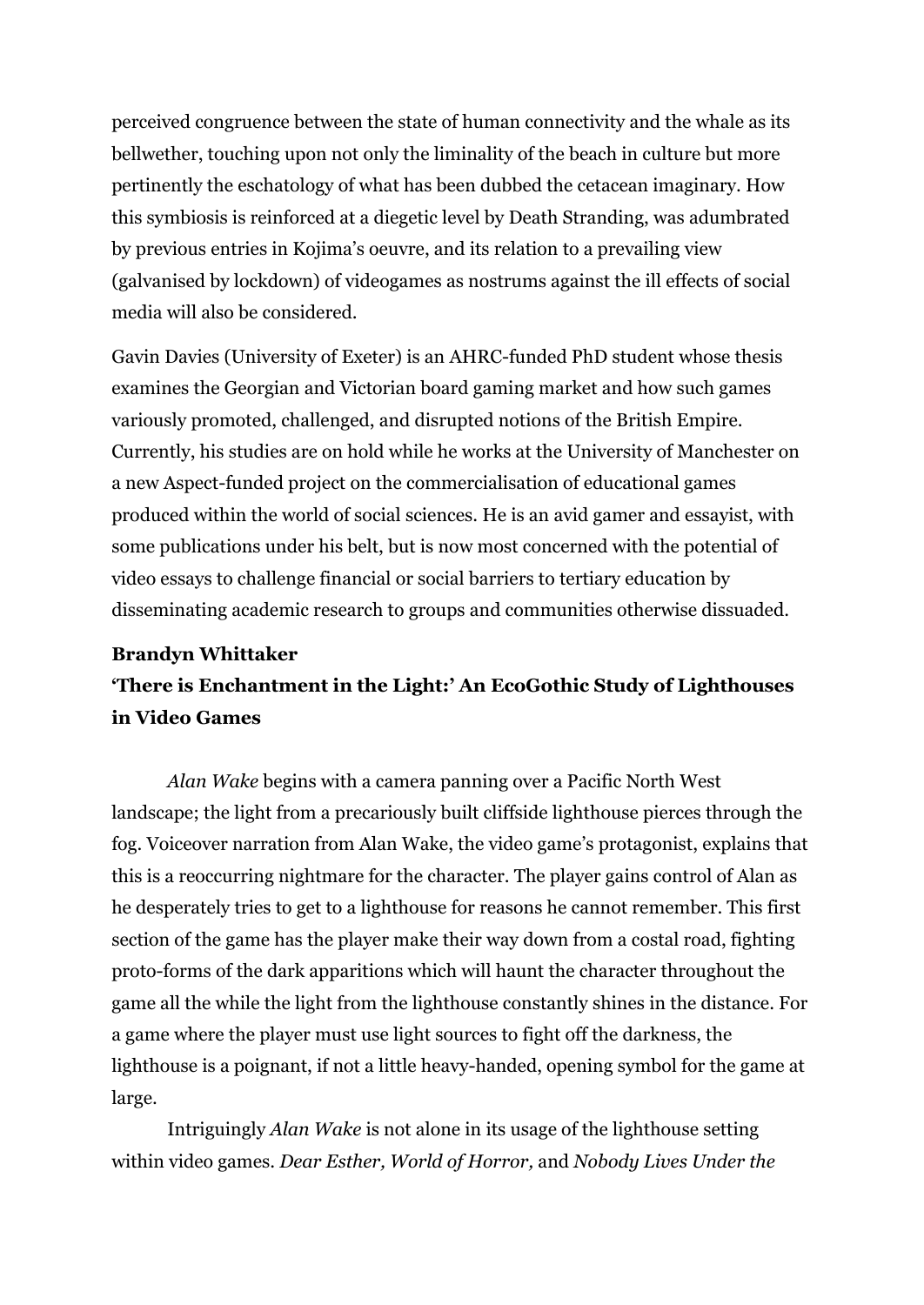*Lighthouse* all feature lighthouses essential to the narrative and the atmosphere of their respective games. The lighthouse as a setting builds upon contrasts and is ripe for ecoGothic study. Its primary feature is a light against the darkness, while the arduous and often dangerous working conditions of its keepers contrasts the safety it brings to ships. Furthermore, its placement on a precipice between land and sea evokes comparison to a frontier setting, one of danger, isolation, and with an uncaring wilderness on all sides. My essay will examine the lighthouse setting, incorporating its long history as a gothic and maddening structure, while also seeking to observe how the video game format, a creative medium often overlooked in academic study, utilizes gameplay mechanics and immersive features to further expand upon this dangerous and enchanting location.

#### **Practice Panel (Live - 26th March)**

# **David Williams The Melancholy Menace of Their Tone: The Ghost Story As Coping Mechanism**

The Legend of the Phantom Bell-Ringers is a well known ghost story from Atlantic Canada. It's so well known, in fact, that it has its own postage stamp, and continues to be shared in story collections and haunted tours to this day. The story tells of a sea captain who woke to the sound of a bell ringing in a port town on a cold October morning in 1853. He followed the sound to the church where he saw three women in white glide through its open doors while another looked down from the belfry. At the seventh and final bell, the doors closed and locked. An investigation by the captain and the church sexton found nothing; the women had vanished. Later that day a steamship left port and sank in a storm. Seven people died, including four women, and it's said that these phantom bell-ringers were forerunners: portents of the impending disaster.

The story is as entertaining as it is chilling, but it also pushes aside the truly horrific details of an historic event. The sinking of *The Fairy Queen* was a real disaster that shook the coastal settlement of Charlottetown, Prince Edward Island after it left almost half of its passengers dead and the remainder abandoned,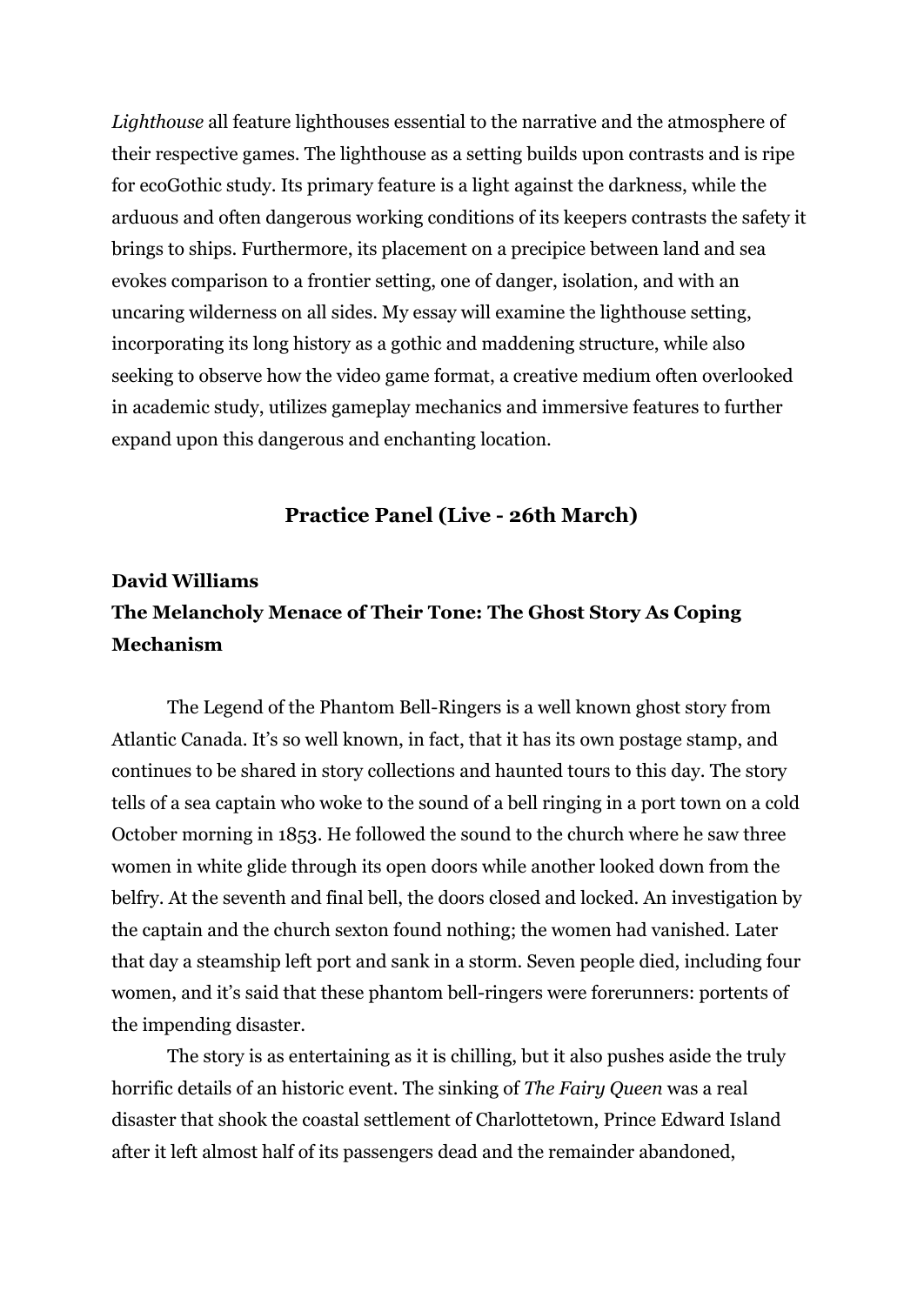hypothermic and traumatised due to unforgivable (and largely unpunished) negligence, incompetence and cowardice.

This presentation will recount the famous ghost story and its gothic elements, review the historic event on which it is based, then examine how stories like these can serve as coping mechanisms in small, isolated seaport communities like late 19th century Charlottetown, where risking one's life on the open water was an everyday occurrence, and where a predetermined death may have been far more comforting than a life lived in the grip of an unpredictable landscape and dispassionate chance.

# **Claire Connolly, Rita Singer and James L. Smith Interpreting Gothic Strangeness and Tragedy at the Coast in Public Humanities Storytelling**

The Gothic clings to coasts and finds voice through strange stories of drowning, shipwreck, suicide and smuggling. Centuries of accumulated death and tragedy forms a dense web of sorrow with particularly prolific roots in the literature, songs, and stories of the eighteenth and nineteenth centuries. These traditions resonate within the longer history of lives and vessels lost in the Irish Sea, becoming part of what Gillian O'Brien has described as the "ring of sorrow" encircling Ireland—and the wider archipelago—"binding together communities who have suffered maritime tragedies like beads on a rosary".

The *Ports, Past and Present* project is an initiative funded by the European European Regional Development Fund through the Ireland Wales Cooperation programme. It seeks, through its storytelling activities, to present a depth of narrative across five coastal communities—Dublin Port, Rosslare, Pembroke Dock, Fishguard and Holyhead—and to bring the past to life for visitors and residents alike. During this task, the project has tuned in to a dark and tragic subset of coastal folklore and literature. In this paper, three project members will discuss some of the coastal Gothic resonances that cross the Irish Sea and explore some of the conundrums of expressing this material through digital and stakeholder-based public history activities.

#### **Catherine Spooner**